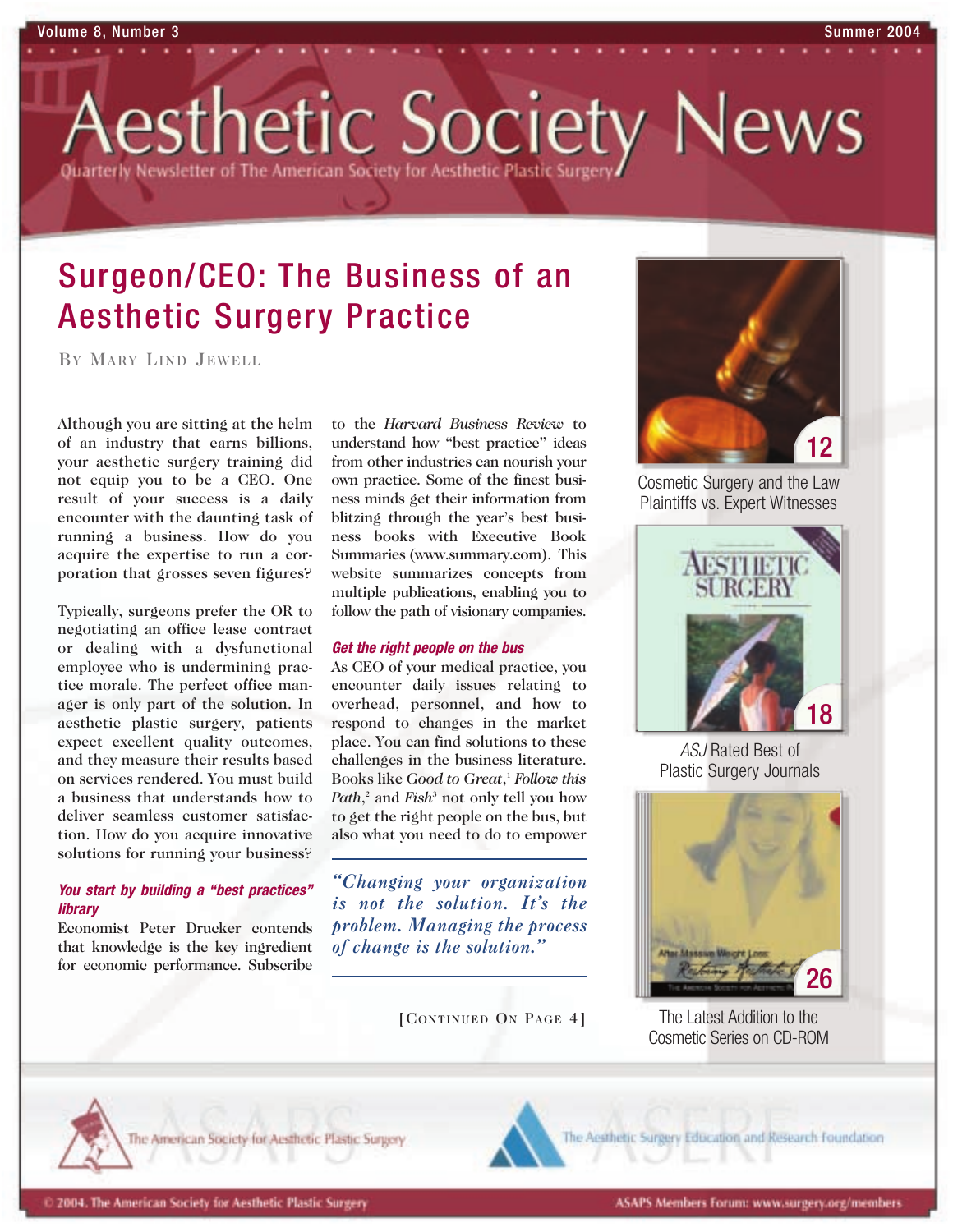## **Aesthetic Society News**

The Aesthetic Surgery Education and Kesearch Foundation

**Volume 8, Number 3** Summer 2004

**President** Peter B. Fodor, MD

**Editor** Fred L. Hackney, MD

**Communications Commissioner** Laurie A. Casas, MD

**Senior Director, Marketing** Paul E. Kushner

**Contributing Staff**

**Martha J. Drezin** Contributing Editor

**Adeena Colbert** Manager, Media Relations

> **Design** Alissa Rothstein

### **Original Design** Guide Productions

Statements and opinions expressed in articles, editorials and communications published in ASN are those of the authors and do not necessarily reflect the views of ASAPS or ASERF. Publishing of advertisements in ASN is not a guarantee, warrant or endorsement of any products and services advertised.

Send address changes and membership inquiries to Membership Department, American Society for Aesthetic Plastic Surgery, 11081 Winners Circle, Los Alamitos, CA 90720. Email asaps@surgery.org.

### **ASAPS Website** www.surgery.org



# ASAPS Calendar

*ASAPS Meetings & Co-sponsored/ Endorsed Events*



**The Aesthetic Meeting 2005** April 28-May 3, 2005 New Orleans Convention Center New Orleans, LA Contact ASAPS 800.364.2147 or 562.799.2356 Email: asaps@surgery.org

**17th Congress of the International Society of Aesthetic Plastic Surgery** August 28-31, 2004 Hilton Hotel Americas Houston, TX Endorsed by ASAPS Contact: International Meeting Managers 1.713.965.0566 Email: imm@meetingmanagers.com

**Breast Surgery & Body Contouring Symposium** October 9, 2004 Philadelphia, PA Co-sponsored by ASAPS/PSEF Contact: PSEF 800.766.4955 (During ASPS Meeting – Philadelphia)

**8th Annual Aesthetic Surgery Symposium** November 4-6, 2004 Westin Galleria Hotel Dallas, TX Endorsed by ASAPS Contact: Jennifer Leedy 214.648.3792

**Advances in Aesthetic Plastic Surgery: The Cutting Edge V Symposium** November 12-16, 2004 The Plaza Hotel New York, NY Endorsed by ASAPS Contact: Francine Leinhardt 212.702.7728 Email: fleinhardt@earthlink.net

**10th Annual New Horizons in Cosmetic Surgery Symposium** January 28-30, 2005 Renaissance Esmeralda Indian Wells, CA Co-sponsored by ASAPS/PSEF Contact: PSEF 800.766.4955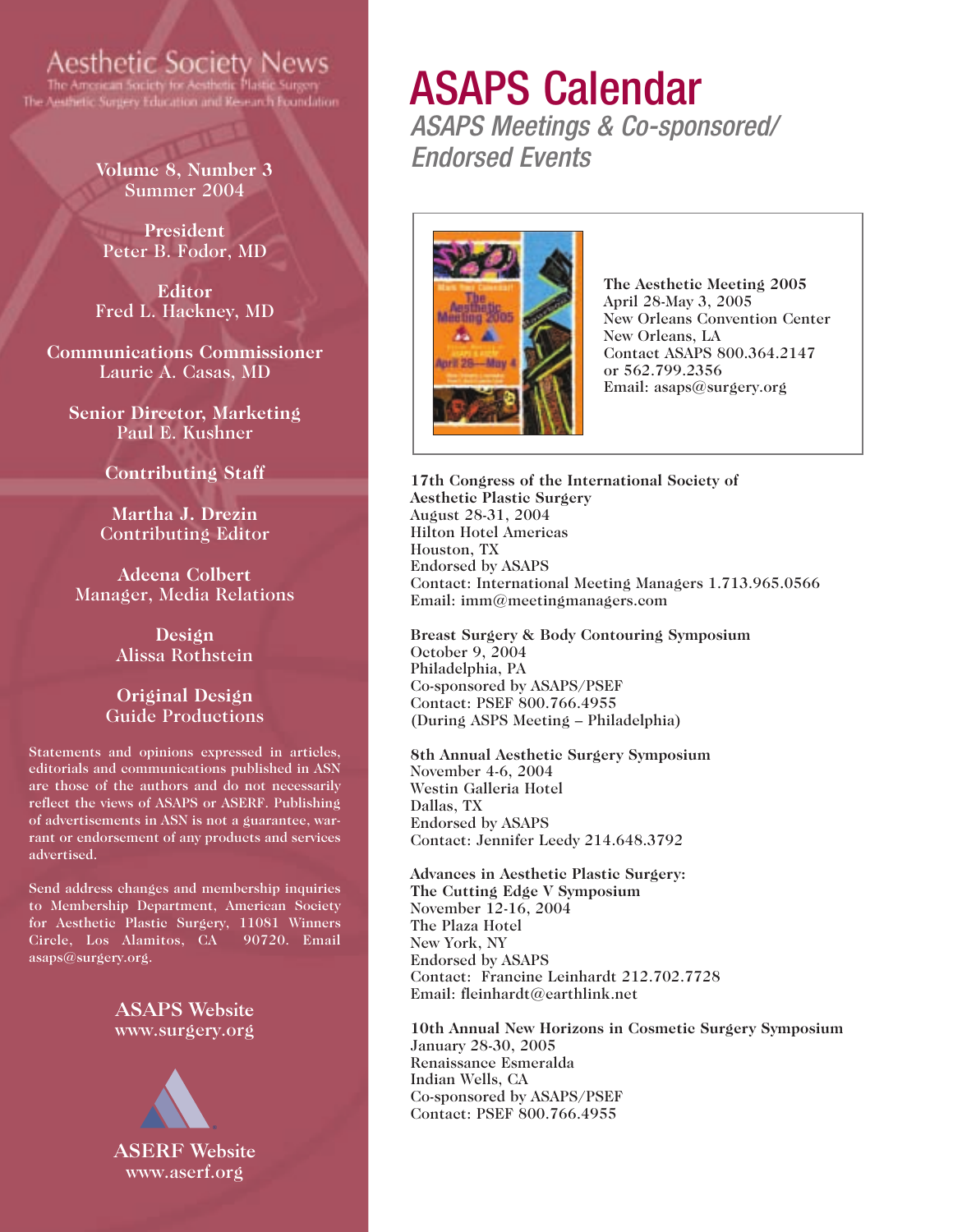# President's Report *"Business as Usual" Is Not Enough*

"May you live in interesting times." This ancient aphorism from the Chinese, which is both a curse and blessing, seems to be an apt description of the current state of our profession.

On the positive side, the interest in aesthetic plastic surgery has grown exponentially. According to Aesthetic Society statistics, there were nearly 8.3 million surgical and non-surgical cosmetic procedures performed in 2003. This is an increase of 293 percent since 1997.

The other side of the coin, as we all know, is that as the popularity of aesthetic plastic surgery grows, so

do the challenges and risks to both plastic surgeons and patients. The intrusion of other specialists, including those without surgical training, into our field requires us to engage even more energetically in education of our patients, the public, and lawmakers. The media's focus on "extreme" plastic surgery means that, as responsible surgeons, we must defend our commitment to patient safety at the same time as others continue to encourage unrealistic expectations, putting patients at increased risk.

Our Society is committed to helping you meet these challenges by focusing on what it does best: providing quality education to our members and other board-certified plastic surgeons, and developing public education to help people make betterinformed decisions regarding cosmetic surgery and choice of a cosmetic plastic surgeon. However, our approach today is by no means "business as usual." Extraordinary challenges require extraordinary measures. I am committed to strong leadership by the Aesthetic Society, particularly in these several key areas of current concern.

### *Patient safety*

We will expand the work already underway at the Aesthetic Society on the critically important issue of patient safety. This means encouraging an increased educational focus on reducing patient



risk in conjunction with all our meeting presentations. ASAPS already has taken a giant step in helping to ensure patient safety by requiring that members operate in only accredited, state licensed or Medicare-certified facilities. Now we must bring the message of accreditation and plastic surgery credentials even more persuasively to the public, state medical boards, and legislators.

Our Society is moving forward to provide opportunities for plastic surgeons to obtain patient safety CME credits through ASAPS-sponsored events. We are maintaining a dialogue and working with other soci-

eties in the development of updated patient safety guidelines. Importantly, we are working with the Aesthetic Surgery Education and Research Foundation (ASERF) to identify and pursue relevant research projects that can give us answers to some of the critical questions that have been raised regarding the safety and effectiveness of office-based surgery, new technology and devices, and combination surgeries.

#### *Dental scope of practice*

ASAPS recently took a strong position regarding California SB1336, a bill providing wide latitude for dentists to perform cosmetic procedures wholly unrelated to the oral cavity or jaws. Fortunately, when the bill passed the Assembly Business and Professions Committee, significant amendments had been added that increase patient safety. The bill now goes to the full Assembly. Since it has been amended in the Assembly after it passed in the Senate, the Senate must approve any amendments before it can go to the Governor. Working through the joint ASAPS/ASPS Scope of Practice Task Force, we are committed to further activities to halt the dangerous progression of dental practitioners into the field of aesthetic surgery. Through our relationship with other plastic surgery organizations, we will seek to influence legislation and to further differentiate ourselves from less qualified practitioners.

[CONTINUED ON PAGE 7]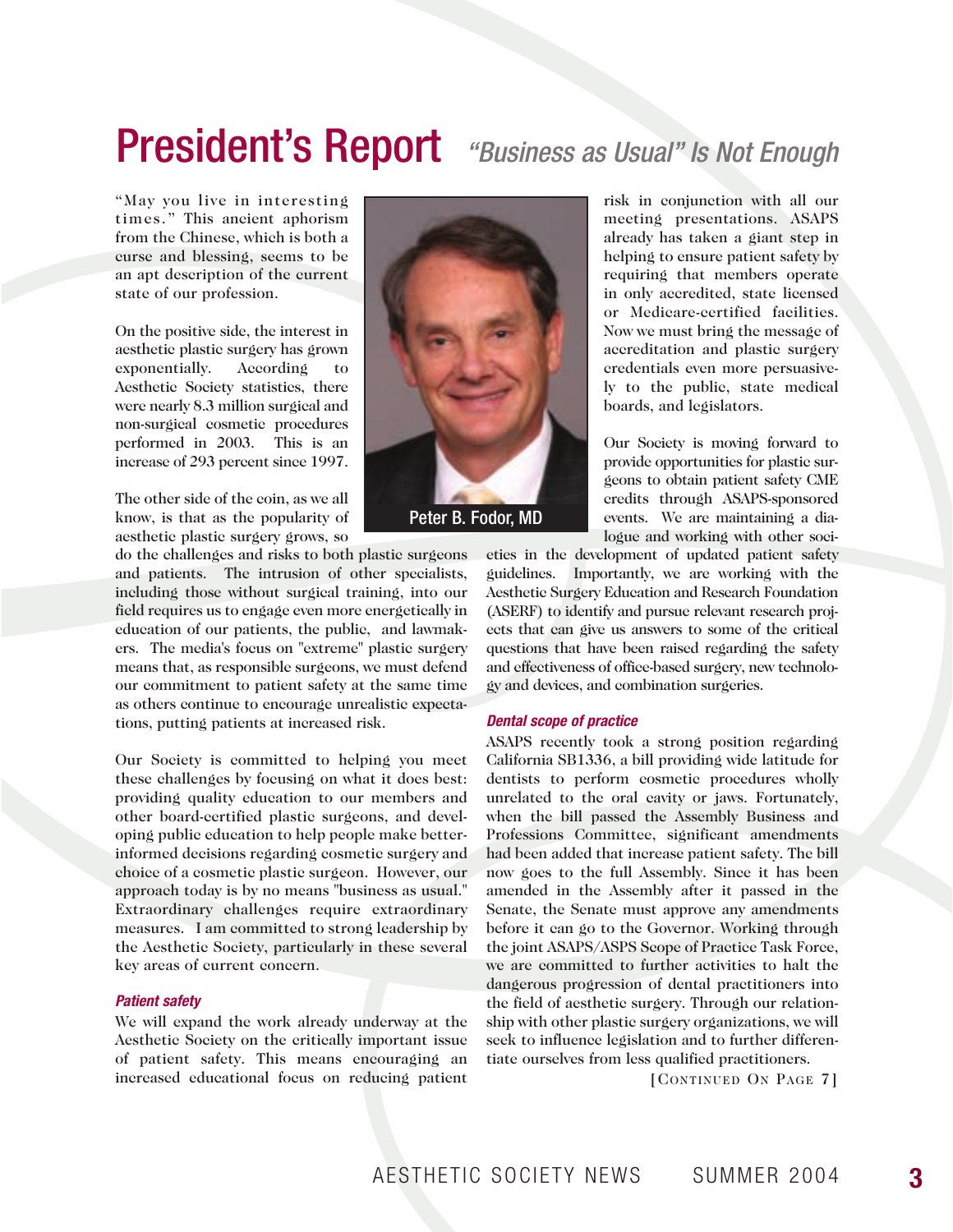### Effective Business Management (Continued from page 1)

#### personnel to be innovative problem solvers.

Before you hire an office manager, read *First, Break All the Rules.*<sup>4</sup> Companies usually compete to find and keep the best employees, using salary, benefits, and promotions. These well-intentioned efforts frequently miss the mark. According to Buckingham and Coffman, who wrote a wonderful business trilogy, no matter how generous the salary, or how renowned the training program, the company that lacks great frontline managers will suffer.

#### *Create and sustain successful growth of your practice*

At best, one company in ten is able to sustain profitable growth, according to Jim Collins, author of *Good to Great.*<sup>1</sup> If you are interested in creating and sustaining successful practice growth, read *The Innovators Dilemma*<sup>5</sup> and *The Innovators Solution.*<sup>6</sup> Both books help identify ideas that have disruptive potential and tell you how to assess which consumers will embrace a new idea. These readings also help you focus on how to reduce errors, costs, and delays.

*Built to Last*<sup>7</sup> discusses the roles of optimism and entrepreneurship. It also addresses real macro factors that influence your plastic surgery practice: demographics, social/cultural climate, political/legal environment, technology, and positioning in the market. Improving the quality of services and increasing profitability are the bottom line for plastic surgery practices, whether accomplished through cost containment or revenue enhancement strategies. For example, administering injectables may seem trivial to those with highly sophisticated surgical skills, but they do generate significant cash flow. As CEO you need to identify growth opportunities and assess financial performance through cash flow management.

Administering injectables may seem trivial to those with highly sophisticated surgical skills, but they do generate significant cash flow.

### *How effective is your marketing?*

If you are actively marketing your services, are you performing practice audits to learn your rate of conversion to surgery? I recommend Michael Hammer's *Deep Change - How Operational Innovation Can Transform Your Company.*<sup>8</sup> In this *Harvard Business Review* article, Hammer discusses how offering lower prices and better service lures customers away from your competition. Aesthetic Medicine–Practicing for Success<sup>9</sup> by Marie Czenko Kuechel, is a 'must read' for surgeons in the first five years of practice. Czenko Kuechel provides an easy to follow, stepby-step process for building a successful aesthetic practice from the ground up.

*Typically, surgeons prefer to be in the operating room rather than negotiating an office lease contract or dealing with a dysfunctional employee who is undermining the morale of the practice.* 

### *Staff training pays enormous dividends*

Sheryl Bronkesh and Steven Brown have written two books targeted for medical staffs, *Patient Satisfaction Pays*<sup>10</sup> and *Improving Patient Satisfaction Now*. <sup>11</sup> The authors provide constructive tools that teach your group how to earn rave reviews from loyal patients. My staff conducted workshops suggested in the books with excellent results. We especially enjoyed "service mapping," which takes a broad view of service encounters throughout a patient's tenure. Mapping helped us to develop communication tools to streamline our delivery system so effectively that we are now far more capable of anticipating patient needs and expectations.

In our office, we have developed a number of tools we find useful. We provide a script of initial consultations for each of the procedures. We have found that the scripts are an excellent training tool; reading them, new employees get up to speed and are assimilated into our culture, which makes them more productive

[CONTINUED ON PAGE 6]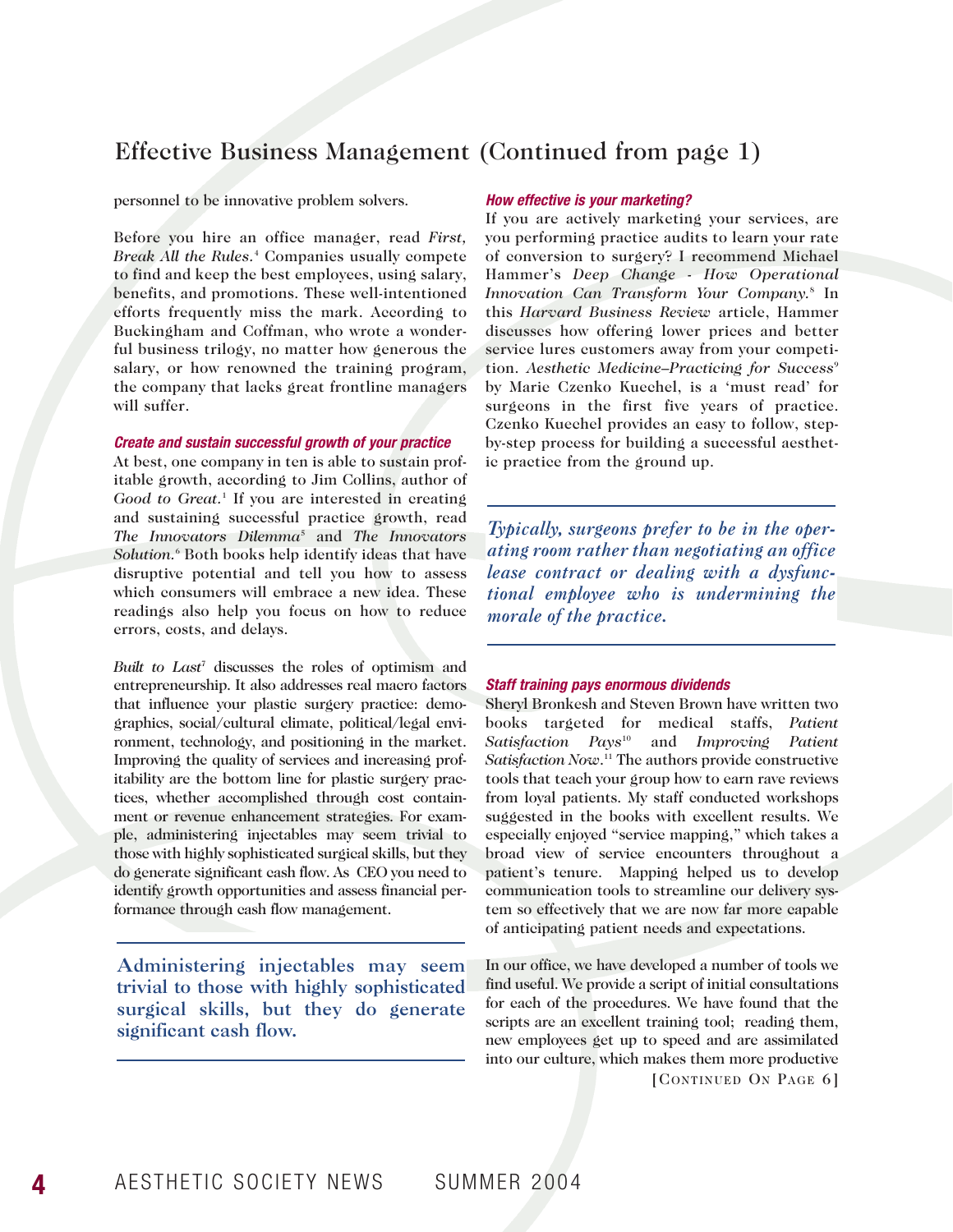# The Stanger<sup>™</sup>C Circular **Breast Retractor**

**For Initial Surgery and Placement of a Prosthesis.**

**For Easy Removal and Replacement of Implanted Breast Prostheses.**

- Elevates the entire breast, even with an implant in place
- Uniquely placed light source allows the surgeon to view a large surgical pocket through a small incision
- The Stanger<sup>™</sup> C Circular Breast Retractor allows a very conservative sized incision for the introduction of the implant, or removal/replacement of the implant

**ASSI•ABR 62826 Without Fiber Optic or Suction**

**ASSI•ABR 63826 With Fiber Optic**

**ASSI•ABR 65826 With Suction**

**ASSI•ABR 64826 With Fiber Optic and Suction**



*ASSI•ABR 64826*



**accurate surgical & scientific instruments corporation 800.645.3569 516.333.2570** fax: **516.997.4948** west coast: **800.255.9378** Patent Pending **www.accuratesurgical.com** 





*Elevated breast pocket with implant in place.*

©2004 ASSI®

**62004 ASSI®**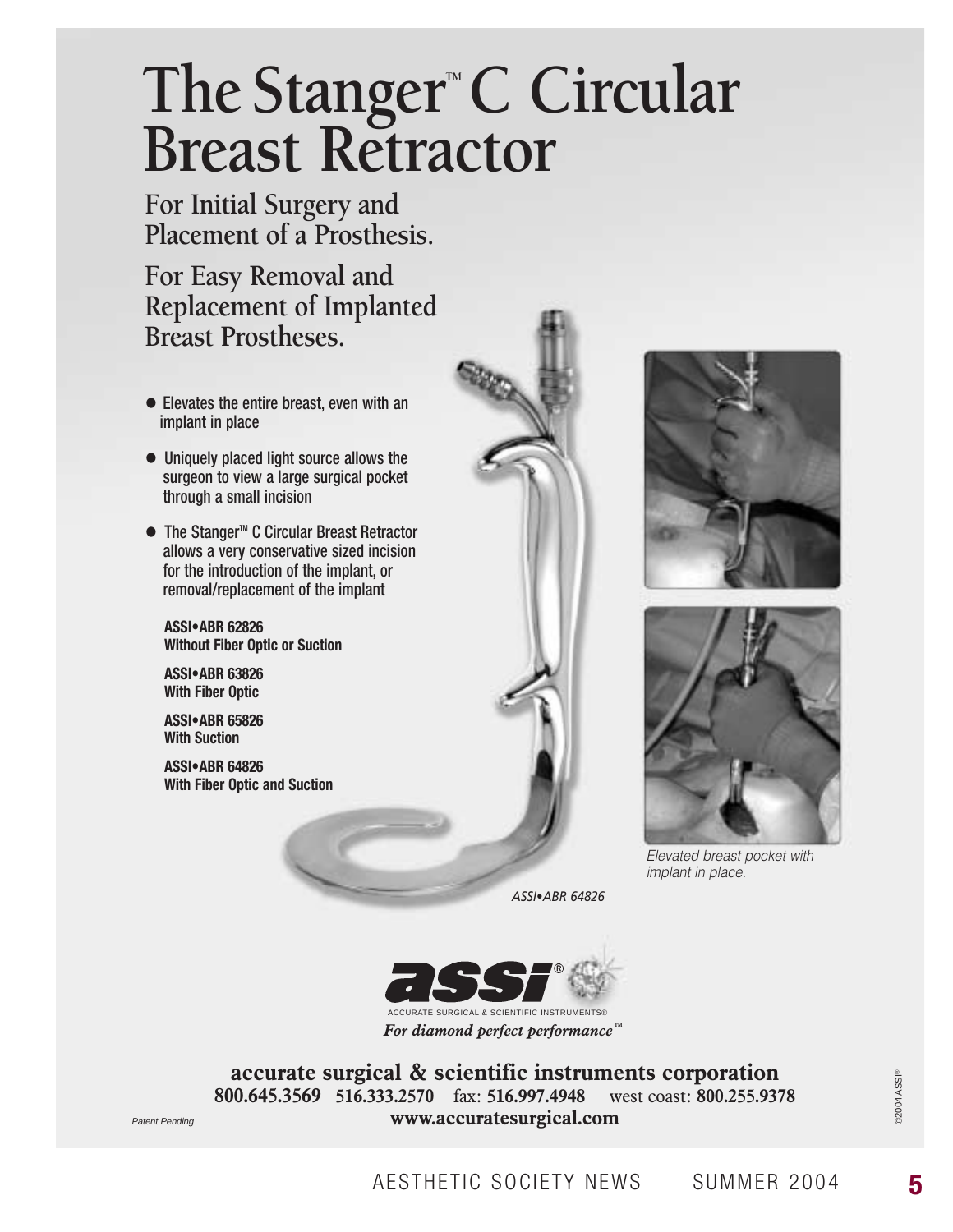### Effective Business Management (Continued from page 4)

members of our team. It also prevents patient care failure. The intake forms used at consultations enable us to improve our information-gathering techniques and transfers pertinent patient information from one staff member to the next. These scripted forms also create a dossier on each patient so that the next staff person can address the patient knowledgeably instead of repeating the same questions.

As a result of information gathered in scripts, we have created pre- and postoperative checklists for staff to fill out as they talk to patients. This ensures that we cover all of the pertinent information both before surgery and after the surgery.

Another suggested reading for you and your staff is *25 Management Lessons - From the Customer's Side of the Counter.*<sup>12</sup> It is not only fun but also incisive. In lesson 23: "Changing your organization is not the solution. It's the problem. Managing the process of change is the solution." Like surgery, the business of your practice is also a hands-on enterprise. According to Peter Drucker, "The best way to predict the future is to create it." ■ ■ ■

### **REFERENCES**

- 1. Collins J. *Good to Great*. New York, NY: Harper Collins Publishers; October 2001.
- 2. Coffman C, Gonzalez-Molina G. *Follow this Path*. New York, NY: Warner Books; October 2002.
- 3. Lundin SC, Paul H, Christensen J. *Fish*. New York, NY: Hyperion Press; March 2000.
- 4. Buckingham M, Coffman C. *First Break All the Rules*. New York, NY: Simon & Schuster; May 1999.
- 5. Christensen CM. *The Innovator's Dilemma*. Boston, MA: Harvard Business School Press; June 1997.
- 6. Christensen CM, Raynor, ME. *The Innovators Solution.* Boston, MA: Harvard Business Press; September 2003.
- 7. Collins J, Porras JI. *Built to Last*. New York, NY: Harper Business Essentials (Harper Collins); August 2002.
- 8. Hammer M. Deep Change How Operational Innovation Can Transform Your Company. *Harvard Business Review*; April 1, 2004.
- 9. Kuechel MC. *Aesthetic Medicine-Practicing for Success*. Sadbury, MA: Jones & Bartlett; September 2004.
- 10. Nelson AM, Brown S, Bronkesh S. *Patient Satisfaction Pays.* Sadbury, MA: Jones & Bartlett; April 1993.
- 11. Nelson AM, Wood SD, Brown SW, Bronkesh S. *Improving Patient Satisfaction Now.* Sadbury, MA: Jones & Bartlett; January 1997.
- 12. Donnelly Jr. JH. *25 Management Lessons-From the Customers Side of the Counter*. New York, NY: McGraw-Hill Trade; June 1996.
- 13. Gardner HE. *Leading Minds: An Anatomy of Leadership*. New York, NY: Basic Books; August 1996.
- 14. Buckingham M, Clifton DO. *Now Discover your Strengths*. New York, NY: Free Press; January 2001.

All of the referenced books can be found online at www.amazon.com.



*Mary Lind Jewell, RPT has managed the practice of Mark L. Jewell, MD for the last 25 years. She has taught multiple courses on practice management, finance, personnel, and service delivery at ASAPS Annual Meetings and at the ASAPS Resident and Fellows Forum.*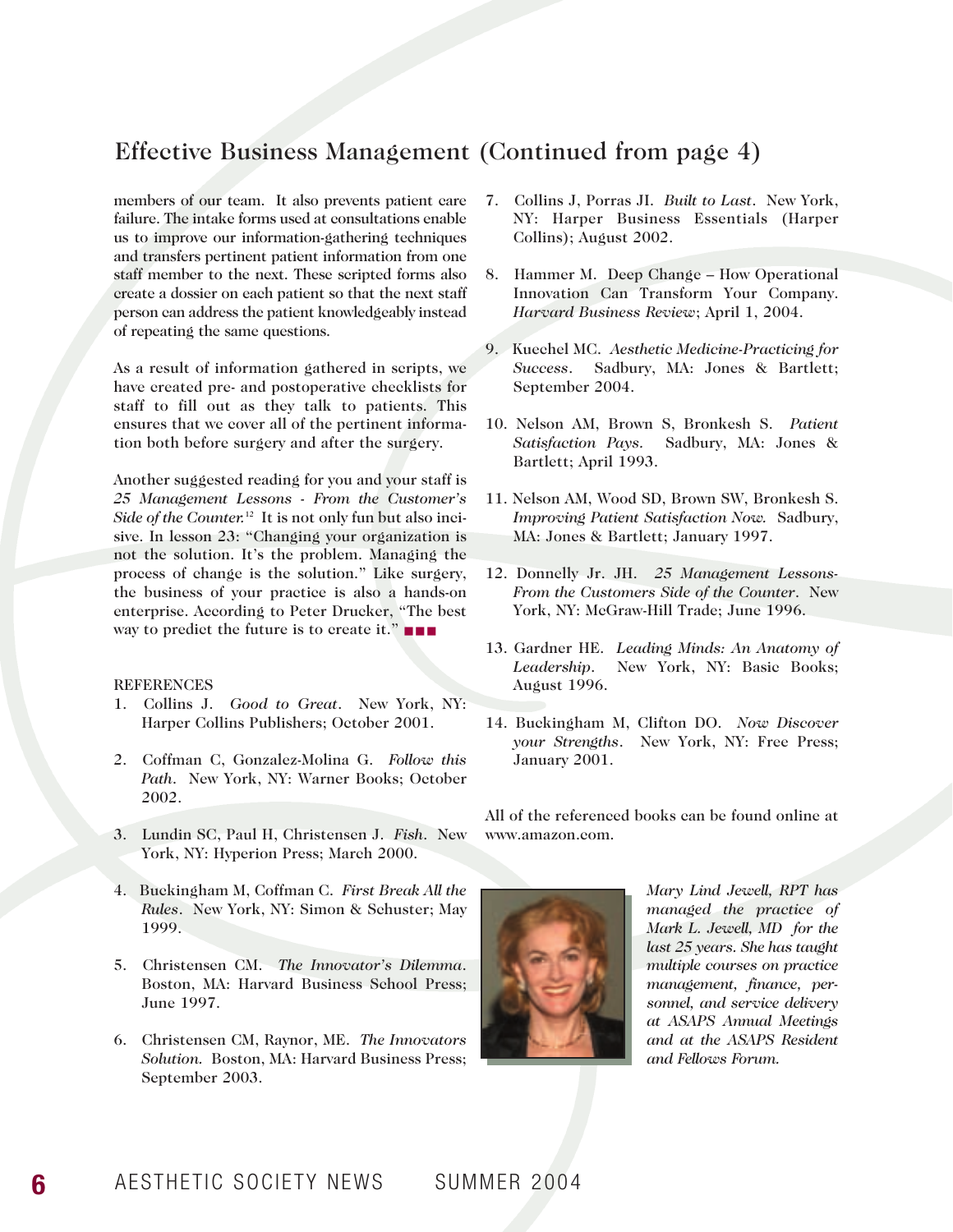### President's Report (Continued from page 3)

#### *Public education and "reality" TV*

The popularity of plastic surgery reality TV shows is clearly a double-edged sword. Some of our members feel that such programs have heightened public interest in the benefits of aesthetic surgery. At the same time, no one can deny that these programs often trivialize the surgical experience, including patient psychological and risk factors. It is not ASAPS' role to either endorse or discredit these shows or other similar media activities. However, each Society member is ultimately responsible for complying with the guidelines of our Code of Ethics when dealing with the media and always placing patient safety first. The Aesthetic Society is actively engaged in public education on many fronts. Today, we are the most visible organization representing cosmetic surgery in national and regional media. We will continue our strong pubic education program, which enhances the individual marketing efforts of all Society members.

### *ASAPS Members-Only Intranet*

Phase II in the process of creating a Members-Only Intranet will be concluded in August of this year. If supported by wide member use, the ASAPS Intranet can become a very powerful tool in the implementation of a great variety of our Society's projects. Distance learning, problem cases, and other subject-oriented chat rooms; bulk-rate purchase of office and operating room supplies; interactive communications of all sorts; easy, paperless meeting registration; a way to rapidly obtain member opinions through surveys -- these are just a few

of the myriad of benefits that our members can derive from the Intranet. I am committed to this project and strongly encourage you to familiarize yourself with, and take full advantage of, your Members-only Intranet. It was created for you, but it can evolve and function to its full potential only through your active participation and input.

#### *International outreach*

The international prestige of the Society continues to grow, with increased international attendance at our meetings, a successful co-sponsored International Symposium, three major international societies affiliated with *Aesthetic Surgery Journal*, and more than 500 International Active Members and International Candidates on board. The participation of international surgeons in our educational and social activities enriches all our experience. One of my goals this year is to expand our outreach to international societies, finding new areas of cooperation and new opportunities to share knowledge for the benefit of our profession.

In my future President's Reports, I will update you on these and other issues of importance to the Aesthetic Society and the specialty. Today's challenges require more than business as usual. I pledge to serve you to the best of my ability, encouraging innovation while continuing the tradition of excellence that has established ASAPS as the world's most prestigious organization for aesthetic plastic surgery. ■ ■ ■

## Rhinoplasty Symposium

The "Rhinoplasty: Seeking Excellence" Symposium was held April 15, 2004 in Vancouver and was a standing room only sell-out. The symposium was truly unique for three reasons. First, it focused on helping practicing plastic surgeons improve their results by emphasizing practical operative planning, standard and advanced operative techniques, and secondary rhinoplasty. Second, it was the largest faculty of experienced teachers (20 surgeons) ever assembled for a one day rhinoplasty meeting. The comparison of classic and cutting edge procedures provided real insight into how to achieve improved results. Third, it was the inaugural symposium co-sponsored by ASAPS and the Rhinoplasty Society. Due to its overwhelming success, "Rhinoplasty: Seeking Excellence" will be held again next year on Friday, April 29, 2005 in New Orleans immediately prior to the annual ASAPS meeting. The theme of the meeting will be the "Top Ten Errors in Rhinoplasty: Avoidance in Primaries, Treatment in Secondaries," and will be chaired by Bahman Guyuron, M.D.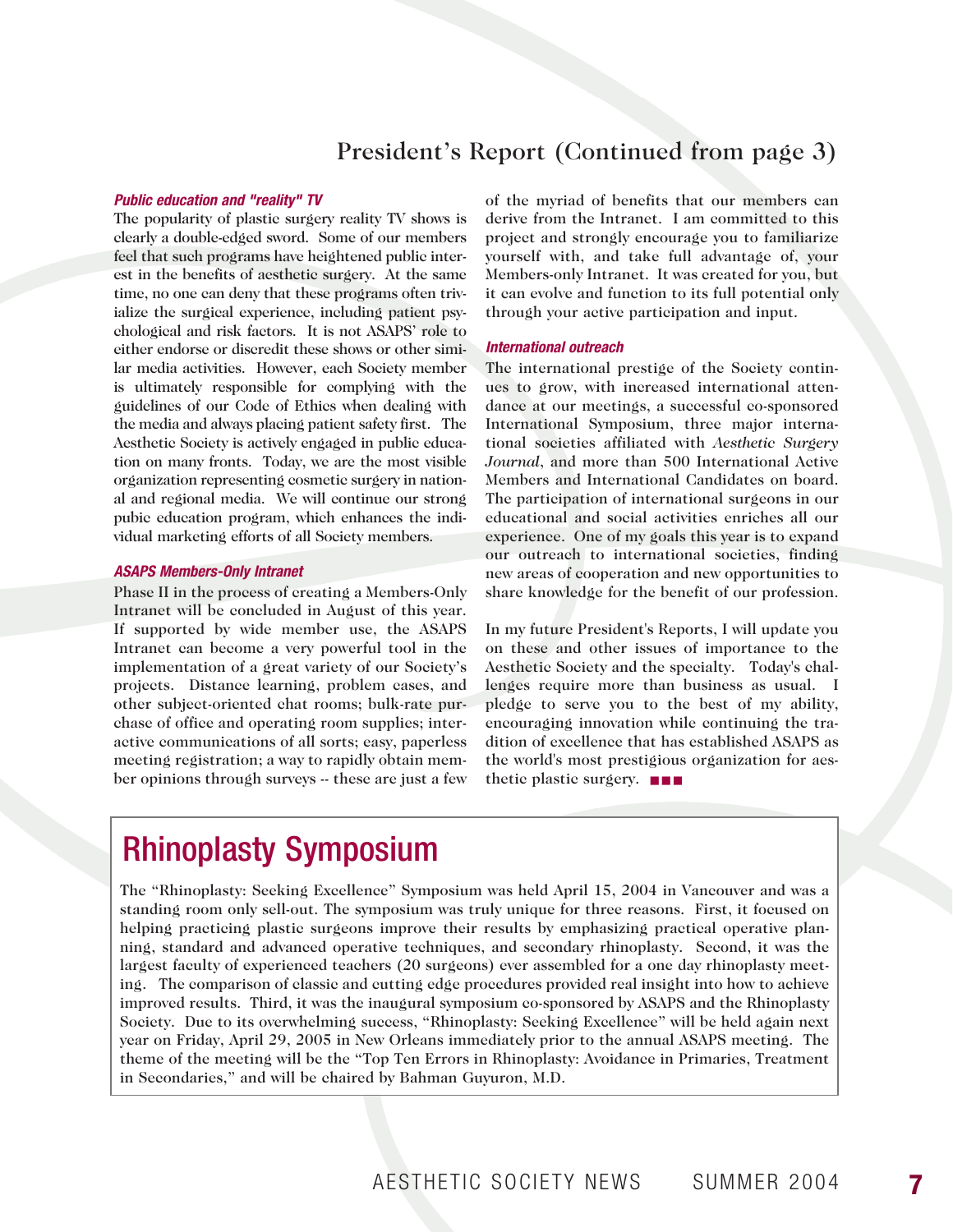# Manage "Shoppers" with Smart Office Policies

BY MARIE CZENKO KUECHEL, MA

The increase from roughly six to eight million aesthetic procedures from 2002 to 2003 has been attributed to two things: non-invasive aesthetic options and increased media exposure. While the reasons for growth are just conjecture, the result of that growth is an influx of new traffic to many aesthetic plastic surgery offices.

The advantage of new traffic to your practice is the potential for new patients and resulting practice growth. The downside to this new traffic is that many people contacting your offices can be categorized as "shoppers." Shoppers who act on impulse or on casual interest can affect your productivity. Even if these shoppers remain in the patient cycle and convert to treatment, they are likely to become the most difficult group to satisfy.

How can you identify and manage shoppers so that you can increase the odds of converting these consumers into good candidates for aesthetic plastic surgery? First, identify shoppers through consistent communication, policies, and procedures.

#### *No easy read on shoppers*

Ask your reception staff how often they hear these two questions during an initial contact:

- Does the doctor charge for consultations?
- How much does the doctor charge for \_\_\_\_\_\_\_\_ procedure?

Both of these questions are good indications that you're talking to a shopper. But both also are very common questions among good candidates on fact-finding missions. How do you distinguish between the two? Simply, it is not necessary to make this distinction if you are able to effectively manage the relationship that this consumer has initiated with you.

#### *Clinical assessment at a price, office policies for free*

Do you advertise or offer complimentary consultations? In doing so, you invite shoppers and deval-

ue your medical expertise. Shoppers frequently want something for nothing. They are uncertain and impulsive. Anyone with a sincere interest in achieving aesthetic goals will be willing to pay for your time if it is used to share clinical expertise.

Make your time valuable by using it to address your patient's aesthetic concerns only. Do not use consultations as a forum for basic patient education. Your office staff should provide policy and procedure information in advance and, of course, free of charge. Use the consultation to map out the treatment alternatives that will best achieve the patient's goals. Charging for consultations can weed out casual shoppers and enhance your productivity and value with patients who truly desire and engage your services. But first, make certain your potential patient is prepared for the consultation experience.

### *The price of quoting prices*

How does your staff respond to pricing questions? The only price that should be quoted to cold callers is the cost of a consultation. Quoting a price for anything else, even something as simple as an injection therapy, may result in a failed expectation – you don't know if, in fact, the procedure or product for which a price is requested is appropriate for the caller requesting it.

Most blatant shoppers will end the conversation if you are not willing to discuss price over the phone. If that disconnect troubles you, ask yourself this: Do I really want a potential patient to choose me, unknown to them, based on price alone?

#### *Cover these bases before the consultation*

Your frontline office staff can pave the way for a productive consultation by engineering conversation, beginning with the very first call. Before the patient sees you, your staff should cover the following material:

• Explore the caller's interest and desire for improvement or treatment.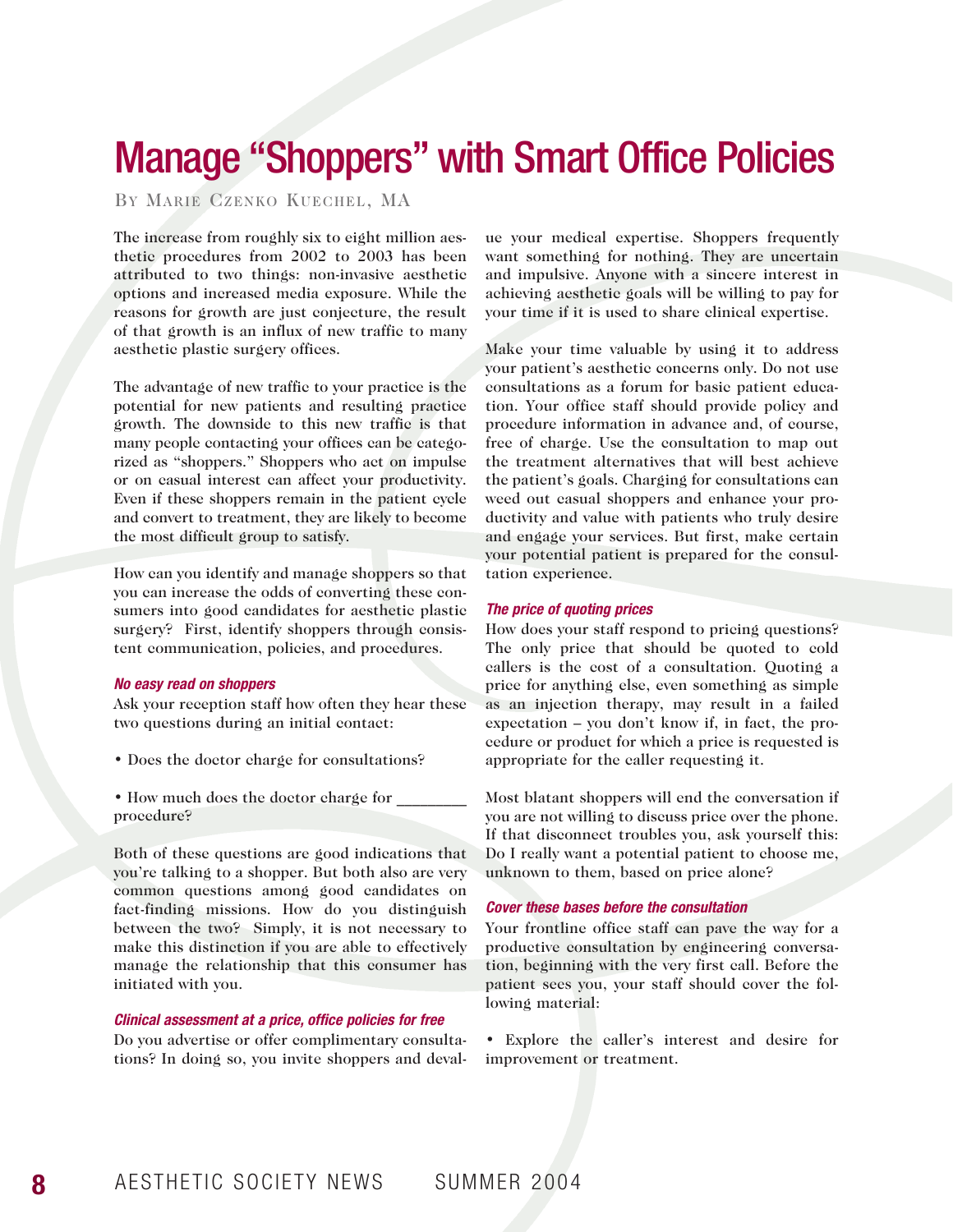### Manage "Shoppers" with Smart Office Policies

• Explain the process of patient education and consultation as well as office policies for consultation, scheduling, cost, and cancellation.

• Respond immediately with intake forms, aesthetic interest questionnaires, health history forms, basic patient education on procedures of interest, background on provider(s) and office, and a letter welcoming the patient and defining consultation procedures.

• Emphasize the need to complete paperwork in advance or to arrive early to complete paperwork.

• Obtain all pertinent vita to open a patient file.

#### *The payoff*

When your office staff follows policy and is thorough in managing patient interest from that first telephone call, shoppers will likely back off. Consultations now have the advantage of being truly valuable by focusing only on the patient's goals and your treatment suggestions, making the best use of your time and the patient's time. This structured approach affirms that the patient has made the correct choice in consulting with you. A consultation that is totally clinical in nature gives the patient confidence to undergo treatment at your hand, thereby improving practice conversion and overall patient satisfaction.

#### *The price of body repair*

Would patients expect an auto repair estimate over the phone before their car is seen? As in automotive repair, each body part presents a unique problem. What then is the best way to address questions of price to extend your ability to serve truly good aesthetic candidates and also to manage the shoppers? Any potential patient truly interested in aesthetic plastic surgery wants good outcomes. Your staff must take the time to explain (and good candidates will exercise the patience to listen) the following:

• Good outcomes require a careful evaluation of

the individual and his or her goals and concerns.

• Price can only be defined following an appropriate consultation to evaluate goals and prescribe an appropriate course of treatment.

If your office practices the policy of discussing price only upon consultation, you can be confident that:

• A patient will choose you knowing the procedure or procedures recommended and the attached price are appropriate to fulfill his or her goals.

• You have reduced your chance of consulting with a dissatisfied patient – one who believes that a given procedure at a given price can accomplish his or her goals.

#### *Who to invite*

Examine your office practices and consider whom you are inviting inside your doors. Then consider the type of patient population that will, in the long run, enrich your practice. A truly gifted provider of aesthetic medicine once told me, "When you choose your patients carefully, you will always get the patients you deserve." These are words to practice by. ■■■

*Marie Czenko Kuechel, MA is a consultant to the industry and practice of aesthetic medicine, the author of the practice management guide,* Aesthetic Medicine: Practicing for Success*, and numerous patient education publications including the ASAPS/ASPS joint patient education and practice and procedural brochures, and DVD patient education series.*

**Special offer for ASAPS members only Order** *Aesthetic Medicine: Practicing for Success* **online at www.surgery.org and receive a 20% discount.**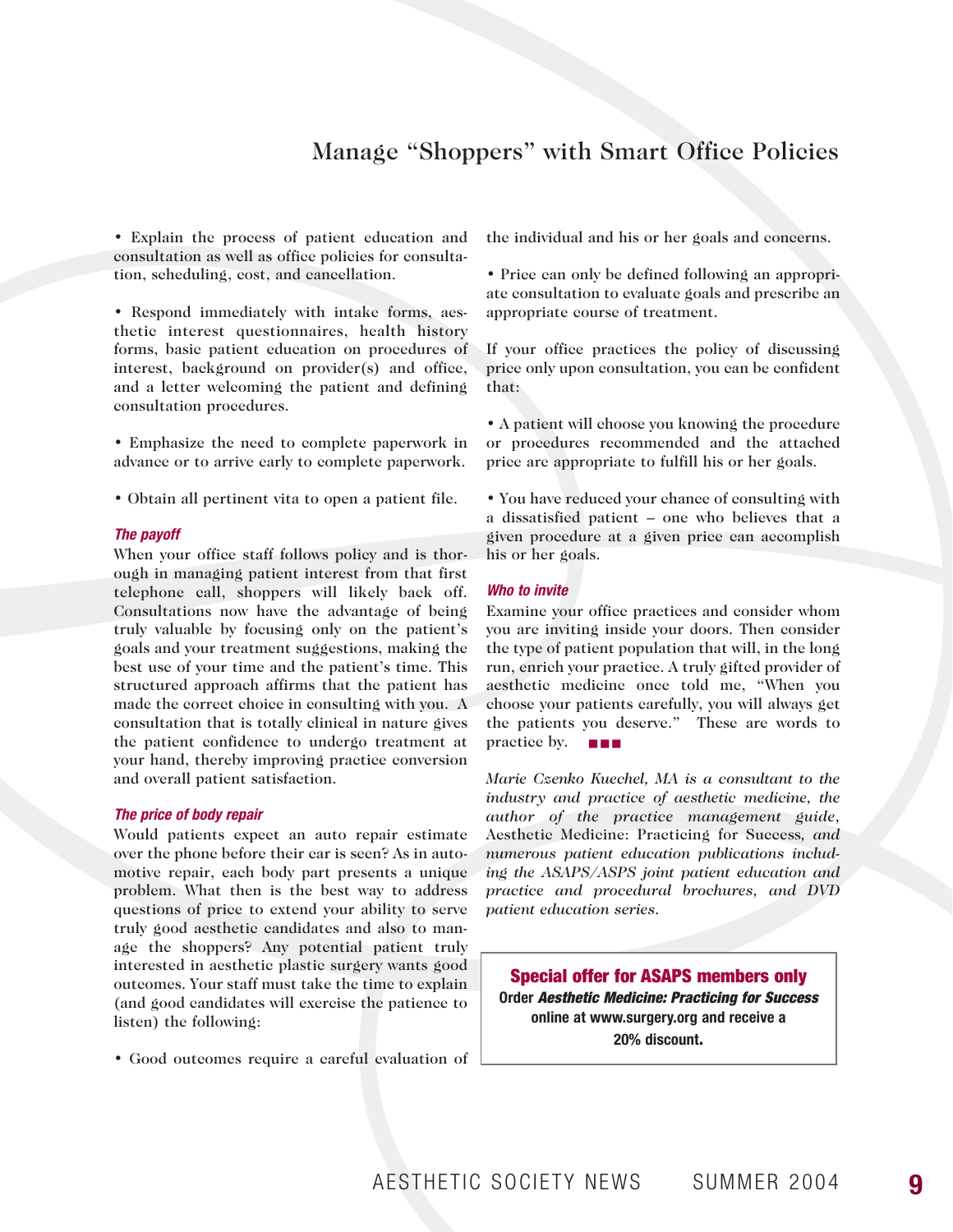# ASAPS Member-to-Member

*Best Marketing Practices*

### BY MARTHA J. DREZIN, CONTRIBUTING EDITOR, ASAPS

*With contributions by Richard D. Anderson, MD, Scottsdale, AZ; Barry E. DiBernardo, MD, Montclair, NJ; Julius W. Few, MD, Chicago, IL; Richard J. Greco, MD, Savannah, GA; Charles E. Hughes III, MD, Indianapolis, IN; Mark L. Jewell, MD, Eugene, OR; Leo R. McCafferty, MD, Pittsburgh, PA; and Victoria Vitale-Lewis, MD, Melbourne, FL.*

As an aesthetic plastic surgeon, competition is keen for your marketing dollar. Internet, TV, radio, seminars, health fairs, newspapers, and magazines are only some of the overwhelming choices. Consultation firms will eagerly map out your marketing strategy but offer no guarantees. Here, we offer a shortcut: the benefits of the marketing experience of seasoned ASAPS' members based on their own trials and errors. ASN interviewed ASAPS members, coast to coast, asking, "What has been your most successful marketing strategy/idea of the past two years?" Interestingly, many of the most successful strategies were discovered by accident while others are based on creating a practice environment that is extremely solicitous of patient's needs.

Dr. Richard D. Anderson eliminated postoperative pain, nausea, and vomiting earning the reputation of painless plastic surgeon. This has been his most impressive practice builder in the past two years. "At the 2002 ASAPS Las Vegas meeting, I discovered the On Q Pain Pump. This device has effectively eliminated pain after breast augmentation, reduction, and also after abdominoplasty. The reduced need for narcotics plus the routine use of antiemetics and COX-2 inhibitors has also contributed to a pleasant pain and nausea-free recovery. My patients are thrilled and tell their friends. I also have impressive response from news articles and ads informing our target market about the improved pain free recovery. Our bottom line numbers confirm the advantages."

Dr. Anderson also had one glaring marketing failure. "About two years ago, I was encouraged by professional practice consultants to offer free cosmetic consults because 'everyone else is doing it.' Free consults resulted in more shoppers, tire-kickers, no shows, frustration, and fewer scheduled surgery cases. Our established patients were upset because we were 'getting too busy' and they were not getting the time and special attention they desire, expect, and deserve. After several months, we realized that we were not happy trying to be the 'Wal Mart' of plastic surgery and reverted to our modest token cosmetic consult charge. Free consults had no value to the patients who received them and actually were a negative factor with our regular patients, the staff, and myself – not to mention the bottom line."

Although he spends marketing dollars on quarterly newsletters and an informational website, Dr. Richard J. Greco has determined that his success is primarily due to his extensive interactions with patients.

*Interestingly, many of the most successful strategies were discovered by accident while others are based on creating a practice environment that is extremely solicitous of patient's needs.*

"The best marketing tool that I use is calling patients the night before surgery to ask them if they have any last minute questions, and calling patients the night after surgery to see if all is going well and if the caretaker has questions. This extra attention generates the best prospective patients: word-of-mouth referrals."

Dr. Victoria Vitale-Lewis discovered her best marketing strategy by accident. "I was asked to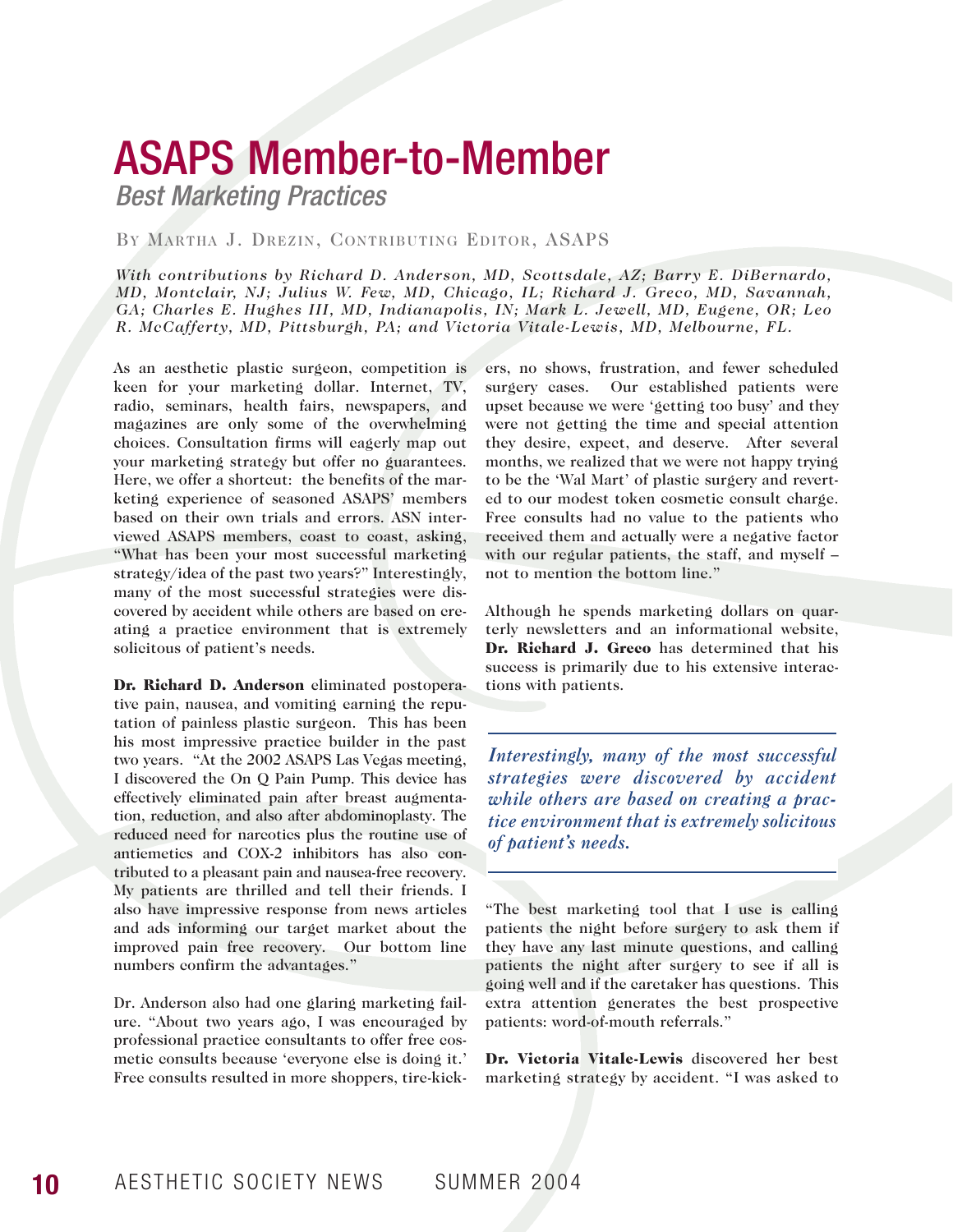### Best Marketing Practices

do a local talk radio show. The host thought it would be interesting if I brought patients with me who had undergone the procedure that I was to discuss, a suspension suture face lift that I call the 'Feminine Face Lift.' It was easy to find patients who thought this would be fun. Listening to the show's playback, I was very impressed. The sincerity of patient comments, straight from the heart, made a very big impact. From this I got the idea for patient testimonial radio ads. My radio commercials simulate a typical female lunchtime discussion. I gave the same patients who participated in the radio show broad talking points to discuss. They talked for more than an hour and I selected the best parts of the conversation for the commercials, which sound as natural and sincere as the original talk show. After exploring the cost of different advertising media in my area, radio seems to me the most cost effective for a solo practitioner. I choose light rock stations commonly played in offices and businesses, such as beauty salons, and air the commercials during business hours. It is very expensive to statistically track the success of this type of name recognition advertising, but the anecdotal evidence of its success has been overwhelming. I can promise you that I cannot go anywhere locally where my name is not immediately recognized. The only embarrassment is when the circulating nurse turns on one of these stations in the operating room and I am forced to listen to these ads with people bragging about me."

Dr. Julius W. Few was surprised to discover that internal, hospital-based marketing is very effective. "I am in a four-person group at Northwestern Memorial Hospital with a private and academic affiliation. Our group has resisted most external marketing pressure. I have routinely given in-service presentations to the hospital referral service and hospital administration on topics including new aesthetic indications, the importance of board certification, and patient safety. While it was not my intention, several hospital administrators became my aesthetic patients and championed my practice. By providing CME presentations for physicians with other specialties, many physicians can be made aware of the benefits of aesthetic plastic surgery."

Dr. Charles E. Hughes III implemented a fundamental change to his practice several years ago. "As a member of the Education Committee, I was assigned to audit and evaluate a course on skin care at the ASAPS national meeting. I arrived at the course with a bad attitude and a distinct prejudice: This was not essential to aesthetic surgery education and there were far more worthy topics to be reviewed. But as I sat and listened to the skin care presentation, my attitude underwent a sea change. What an enhancement this would be for my practice – my patients would use this! I now offer skin care and many other nonsurgical modalities. My patients have welcomed this change and benefited. Moreover, my office visits have increased 54% and my aesthetic procedures have increased 38%. Many of these visits appeared within the first 24 months of offering nonsurgical enhancements. The best marketing strategy requires a timeless, open mind in sync with current trends and interests."

[CONTINUED ON PAGE 17]

## Surgery.org wins prestigious award from the NYSAE

In early 2004, The American Society for Aesthetic Plastic Surgery (ASAPS) was honored by the New York Society of Association Executives (NYSAE) with the very prestigious Cyber Space award. This award reflects the dedication and hard work ASAPS devoted to ensure the successful redesign of our website, www.surgery.org.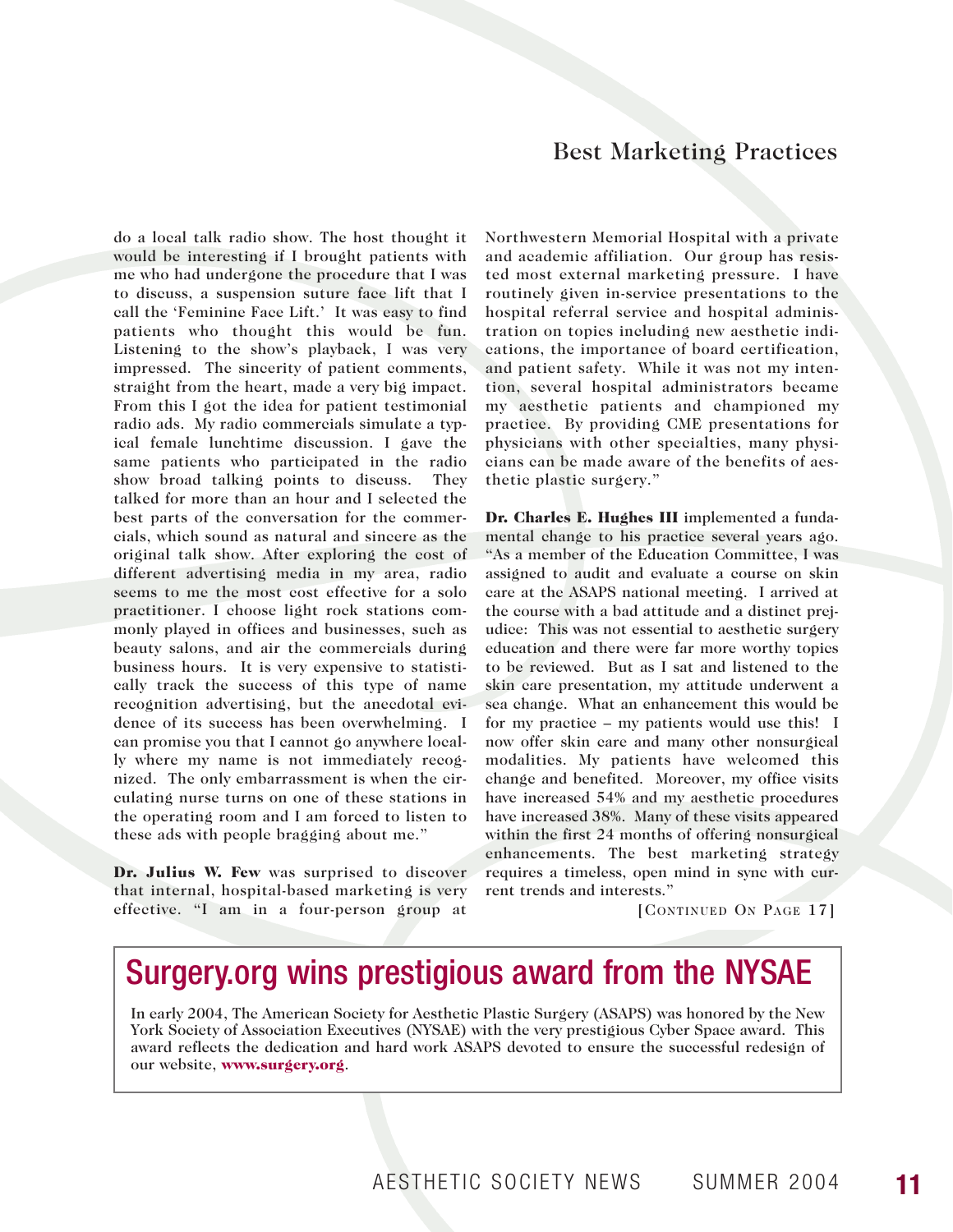# Cosmetic Surgery and the Law

*Plaintiffs vs. Expert Witnesses: A Cautionary Tale for Expert Witnesses*

BY ROBERT AICHER, ESQ., ASAPS LEGAL COUNSEL



An expert's paramount obligation is to tell the truth, not what their clients or the other side regards as the truth. Yet, since litigation is fueled by anger, experts often find themselves defending their testimony in response to accusations

by the adverse parties, their own clients, their professional society, or their licensing board.

Lawsuits filed by the opposition are the easiest to defend against, because all states provide a "litigation privilege," sometimes called "witness immunity." The litigation privilege prohibits lawsuits based upon sworn testimony, whether given in deposition or trial, because the public interest in having people speak freely outweighs the risk that individuals will occasionally make false and malicious statements.

The litigation privilege also protects experts from suits by their own clients. They can, instead, claim breach of contract by the expert for failing to perform in court as expected, but such suits generally fail. For instance, in a 1990 Ohio case involving an improperly diagnosed hand fracture, an expert physician informed his client on the seventh day of trial that although he felt the two treating physicians had been negligent, he no longer felt their negligence caused the injuries. The client was forced to immediately settle. Similarly, in a 1993 Pennsylvania building materials formaldehyde exposure case, a physician changed her testimony from her deposition, stating in trial that she could not explain the lack of formaldehyde sensitization in cigarette smokers; the court ruled in favor of the defense. Both sets of clients sued their own experts, claiming they had breached their contract to testify as expected, and as they had done in deposition. The Ohio and Pennsylvania courts found the experts civilly immune from suit.

Clients have been more successful circumventing

the litigation privilege by claiming professional negligence in conducting the tests used to formulate the expert's opinion. For instance, a 1999 Pennsylvania case was brought against an economist hired to calculate lost business profits. His testimony was stricken when cross-examination revealed that the economist used incorrect mathematical calculations, forcing the client to accept \$750,000 in settlement when the corrected calculation showed lost profits of \$2.7 million. The Pennsylvania court stated that expert witnesses may be sued for failure to render services with the degree of care, skill, and proficiency commonly exercised by their profession. The same interpretation of this ruling was applied in a 2000 Connecticut personal injury resisting arrest case. Two Ph.D's, one a biomechanics expert, the other a kinesiologist, were held liable for using defective test equipment. This, in turn, rendered their trial testimony inadmissible to prove that the arresting officers were the cause of plaintiff's quadriplegia.

These cases reveal a potentially successful strategy for attack. When the expert goes beyond a records review and also examines the patient, the litigation privilege may not shield the expert from a claim of professional negligence if it can be established that the testing methodology used with the patient was below the industry recognized standard of care. It is thus essential that all non-opinion testing be conducted with the degree of care, skill, and proficiency commonly exercised by the medical community. Fortunately, the Pennsylvania court also pointed out that this ruling would have limited application, and that that a difference of opinion alone is not sufficient to establish liability of an expert witness for professional negligence.

Returning to suits against experts by adverse parties, the California Attorney General on April 28th took the unusual step of issuing a non-binding opinion that physician experts may not be sued by adverse parties for professional negligence, due to [CONTINUED ON PAGE 14]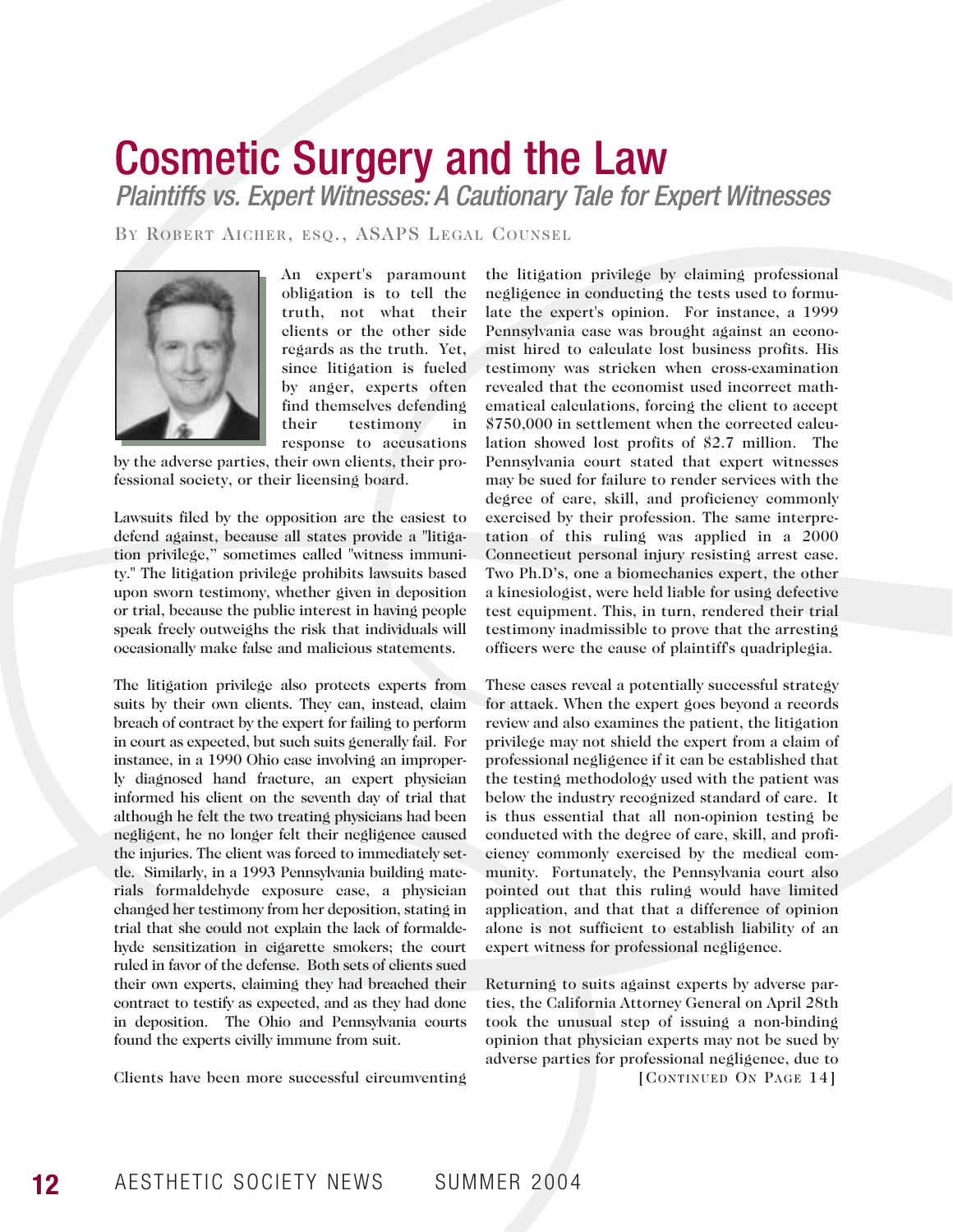# Newest ASAPS Member Benefit Is Now Just a Click Away

Launched on April 15, the ASAPS members-only Intranet continues to add new features. This password-controlled website brings advanced online technology to members of the American Society for Aesthetic Plastic Surgery. The site is located at www.surgery.org/members.

"The number one priority is to get ASAPS members to use the Intranet on a regular basis," according to Dr. Brian Kinney, Chair of the ASAPS Electronic Communications Committee. "To accomplish this goal, the Intranet must offer current, relevant content that is useful to our members and their aesthetic plastic surgery practices. With this in mind, we have taken steps to ensure that the Intranet stays up-to-date and offers members a wide variety of information, as well as online training and educational opportunities."

"The members-only Intranet has the potential to become a major resource for the Society members. We want to make sure that we make full use of that potential."

Current features of the ASAPS members-only website include the following:

- Access to streaming video presentations
- Opportunities to obtain CME credit on line
- Online Member Roster
- Message boards for quick and convenient communication between members
- Direct online access to PubMed, Google, and the *Aesthetic Surgery Journal*

In the near future, the members-only intranet will contain other enhanced features, including the following:

• Shopping cart technology that provides members with the ability to register for an event or pur-



*"The members-only Intranet has the potential to become a major resource for the Society members. We want to make sure that we make full use of that potential."*

chase a publication with a few clicks of a mouse

- Access to more online educational opportunities
- Fresh, relevant information, education, and training opportunities

#### *It's only the beginning*

"Even this," Dr Kinney promises, "is only the beginning. We plan to continually obtain feedback from members on what they want to see on the Intranet. We'll be listening and acting on their recommendations, which is only logical, since the Intranet exists solely to support the ASAPS membership."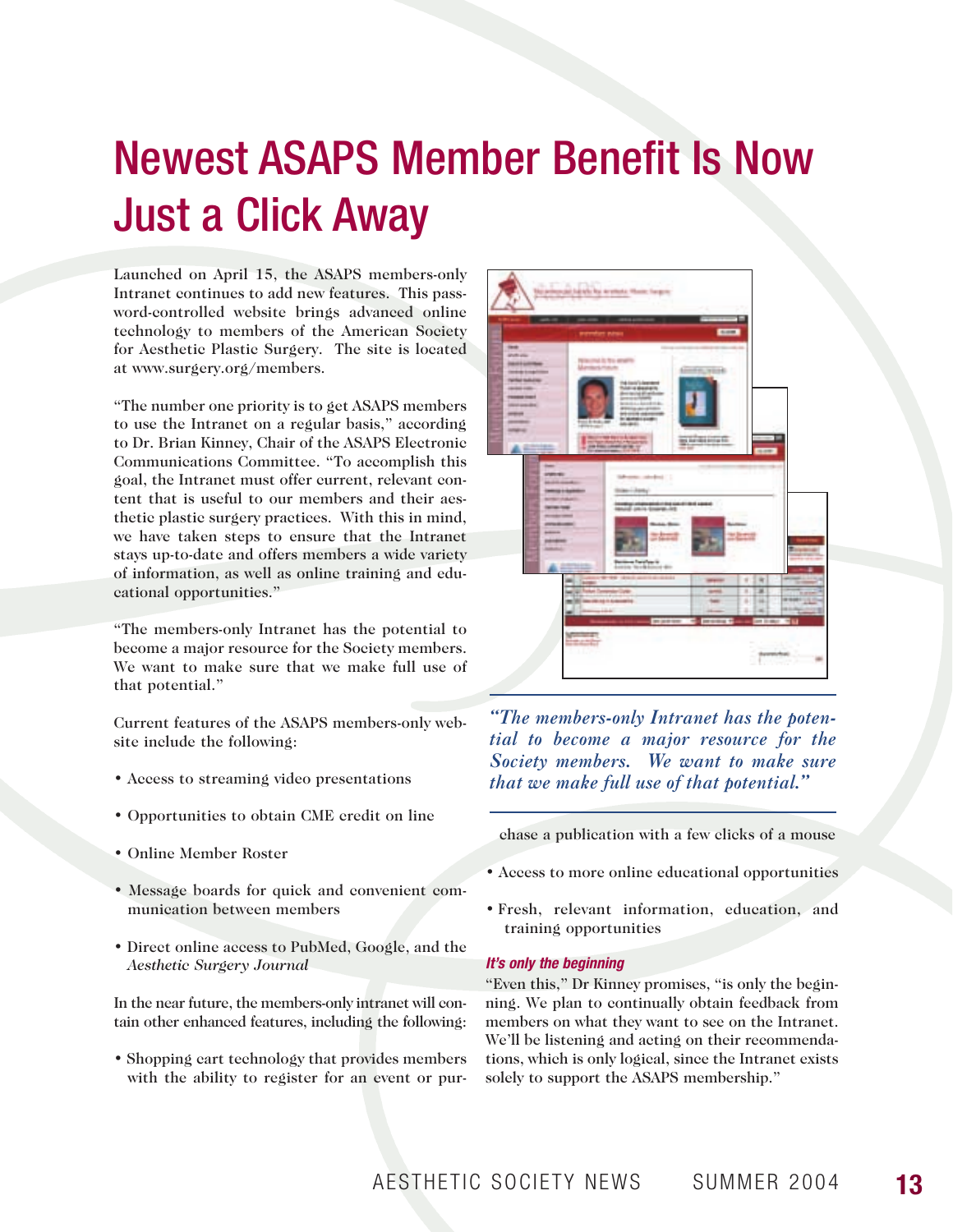### Cosmetic Surgery and the Law (Continued from page 12)

the absence of a physician-patient relationship. However, the Attorney General added a significant caveat: physician experts may nevertheless be subject to professional discipline by the Medical Board of California if their testimony constitutes unprofessional conduct.

This threat can be as damaging to an expert's career as a successful lawsuit, because the litigation privilege will not prevent a litigant or his or her attorney from seeking non-judicial revenge, and the consequences of Society discipline can be devastating. Anyone can level a complaint with an expert's medical board or professional society. Either organization will seek only to determine whether the expert's testimony constituted unethical or unprofessional conduct under its own bylaws and code of ethics. It will not take into account whether the expert's testimony was privileged in the state where it was given or whether it in any fashion influenced the outcome of the underlying case.

In 1994, a California forensic psychologist was disciplined by the American Psychological Association for falsely testifying in a child custody case. As a result of the discipline, his name was removed from the list of court-appointed psychologists, and the litigation privilege was no bar to the APA's discipline. Since all experts are subject to cross-examination as to their qualifications, discipline by one's professional society for giving false testimony will be fatal to one's career as an expert witness.

Career consequences for unethical behavior should not be a deterrent to prosecution. However, due to crushing caseloads in the courts, the public will increasingly look to professional societies to police their memberships. Our Society recognizes that it is in the public interest to provide objective and unbiased medical testimony. We also expect our members to expose unethical conduct by their fellow members. The tension arises when claims of false testimony are not presented to the Society by impartial colleagues, but instead by disgruntled members, litigants, or their attorneys whose motives more closely resemble revenge than a desire to further the highest ideals of plastic surgery. ■ ■ ■

## Journalistic Achievement Awards Winners



Winners of the 2004 ASAPS Journalistic Achievement Awards, presented in Vancouver, BC.

Front row, L to R: Joan Kron (Allure Magazine), Denise Mann (WebMD), Tammy Vigil (KDVR-TV FOX, Denver,CO).

With them, back row, L to R: Laurie Casas, MD, ASAPS Communications Commissioner; Leo McCafferty, MD, ASAPS Public Education Committee Chair; Victoria Vitale-Lewis, MD, ASAPS Public Education Committee Vice Chair.

Winners not shown: Sanjay Gupta, MD (CNN), Sameh Fahmy (The Tennessean), Shannon Rose (WWBA, Tampa, FL).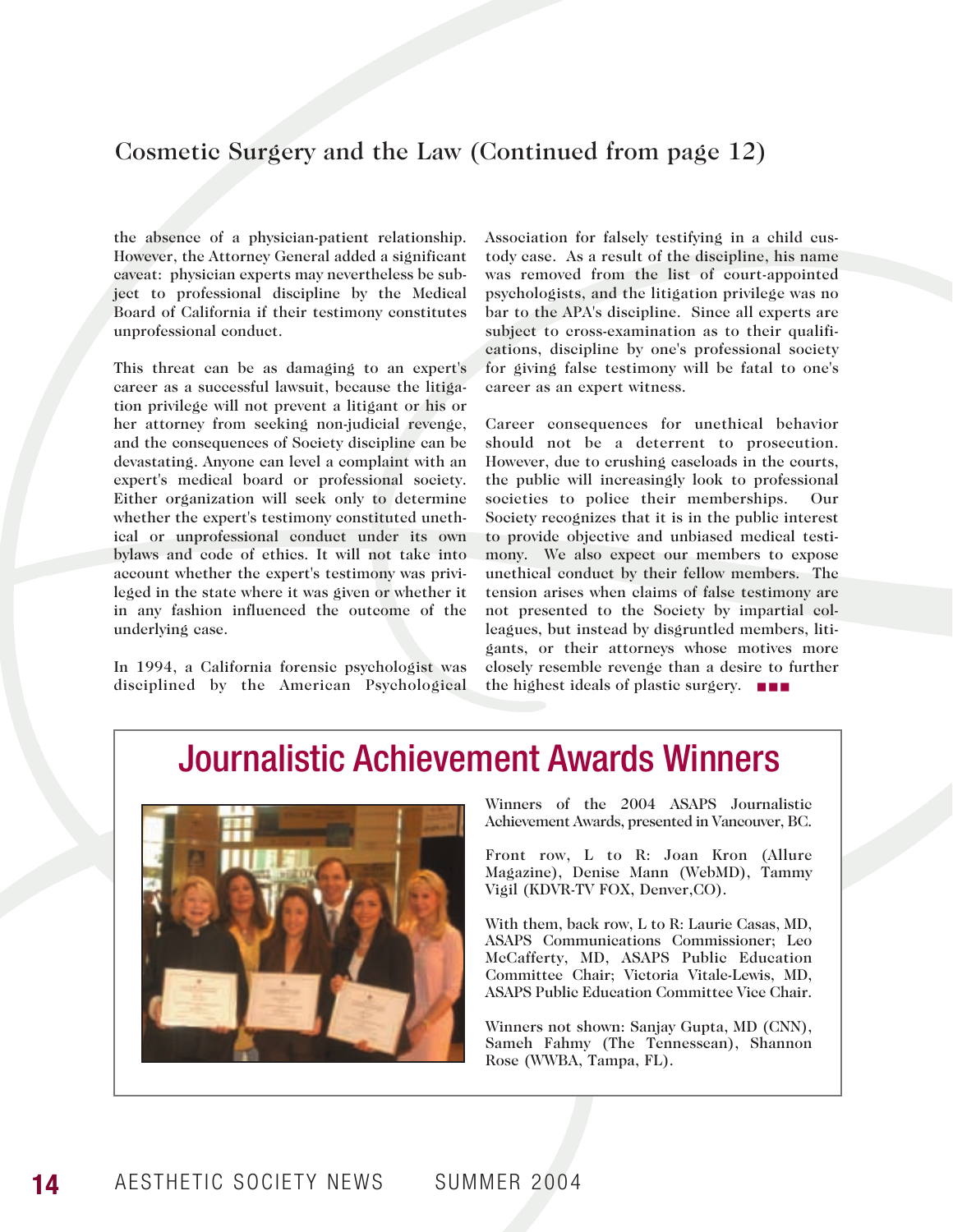# Media Notes & Quotes

*A sampling of current media coverage on cosmetic surgery*

*"Doctors say patients should be aware that the risks are there. At a meeting of the American Society for Aesthetic Plastic Surgery [in Vancouver] last week, surgeons in presentations and interviews said patients should realize that even common procedures like liposuction can be hazardous….On its web site, www.surgery.org, the society recommends that patients check doctors' credentials and, if they are going to have surgery in offices, they should make sure the [offices] are accredited."* –*The New York Times* April 27, 2004

*"There are more 60- and 70- year-olds today running marathons, buying Harleys, dating online and going to rock concerts. According to the American Society for Aesthetic Plastic Surgery , procedures on folks 65 and older have tripled in the past five years. (That group now accounts for one in seven facelifts.)"* –*The Wall Street Journal* April 30, 2004

*"These shows trivialize cosmetic plastic surgery, and that does such a disservice for the patients," says Laurie A. Casas, MD, an associate professor of surgery at Northwestern University Medical School in Chicago and the communications chairwoman of the American Society for Aesthetic Plastic Surgery (ASAPS). There is no discussion of options, no discussion of risks and benefits, no sense of the length of surgery or the postoperative course," she says. "That is all glossed over." Peter B. Fodor, MD, a Los Angeles-based plastic surgeon and ASAPS president, agrees. transformation, and that is not realistic, and that is the biggest shortcoming of these shows."* –WebMD

May 17, 2004

*"[Reality TV] is cookie-cutter, "said Dr. Peter B. Fodor, a plastic surgeon in Los Angeles and president of the American Society for Aesthetic Plastic Surgery…Not every patient has a massmarket vision of beauty, Dr. Fodor said. These shows trivialize the process," he said. "Most people are not coming in and asking for five or six procedures all at once."*  –*The New York Times* May 2, 2004

*"Cosmetic procedures [are] now growing at exponential rates (the American Society for Aesthetic Plastic Surgery reported that that the number of procedures performed climbed 20 percent last year)."* –*Glamour* Magazine May 2004

*"Getting work done is also becoming more attractive because procedures are becoming less invasive…The Featherlift Facelift is very exciting, says Peter Fodor, a Los Angeles surgeon and president of the American Society for Aesthetic Plastic Surgery. But with all new procedures, it's unclear whether it will live up to its promise…Although no surgery is without risk, patients can minimize it by doing their homework… "Nobody's ever asked me in 30 years if I'm board certified, says Robert Bernard, a plastic surgeon in White Plains, NY. Patients should ask: Are you board certified? Where are you going to do the surgery doc? Is your facility certified? Do you have privileges in a hospital?"* –*US News & World Report* May 31, 2004

*"Number one, make sure your physician is board certified by the American Board of Plastic Surgery,' says Robert W. Bernard, MD, [immediate past] president of the American Society for Aesthetic Plastic Surgery. However, Bernard stresses that board certification is only a minimum requirement; a conscientious patient should request the phone numbers of former patients and should feel free to call other surgeons for references. (Referrals for board-certified doctors may be found on www.plasticsurgery.org and www.surgery.org.)"*

–*Vogue* Magazine June 2004

*"Liposuction…failed to reduce obesity-related risks for coronary heart disease and diabetes, a new study has concluded…. Peter Fodor, a Los Angeles plastic surgeon who is president of ASAPS, said the matter needs further study with a larger set of participants…There are patients for whom there are beneficial effects and there are some for whom it isn't beneficial…. Liposuction is the most common form of cosmetic surgery, according to the American Society for Aesthetic Plastic Surgery, or ASAPS. Nearly 385,000 Americans underwent the procedure last year, ASAPS said."* –*The Wall Street Journal* June 17, 2004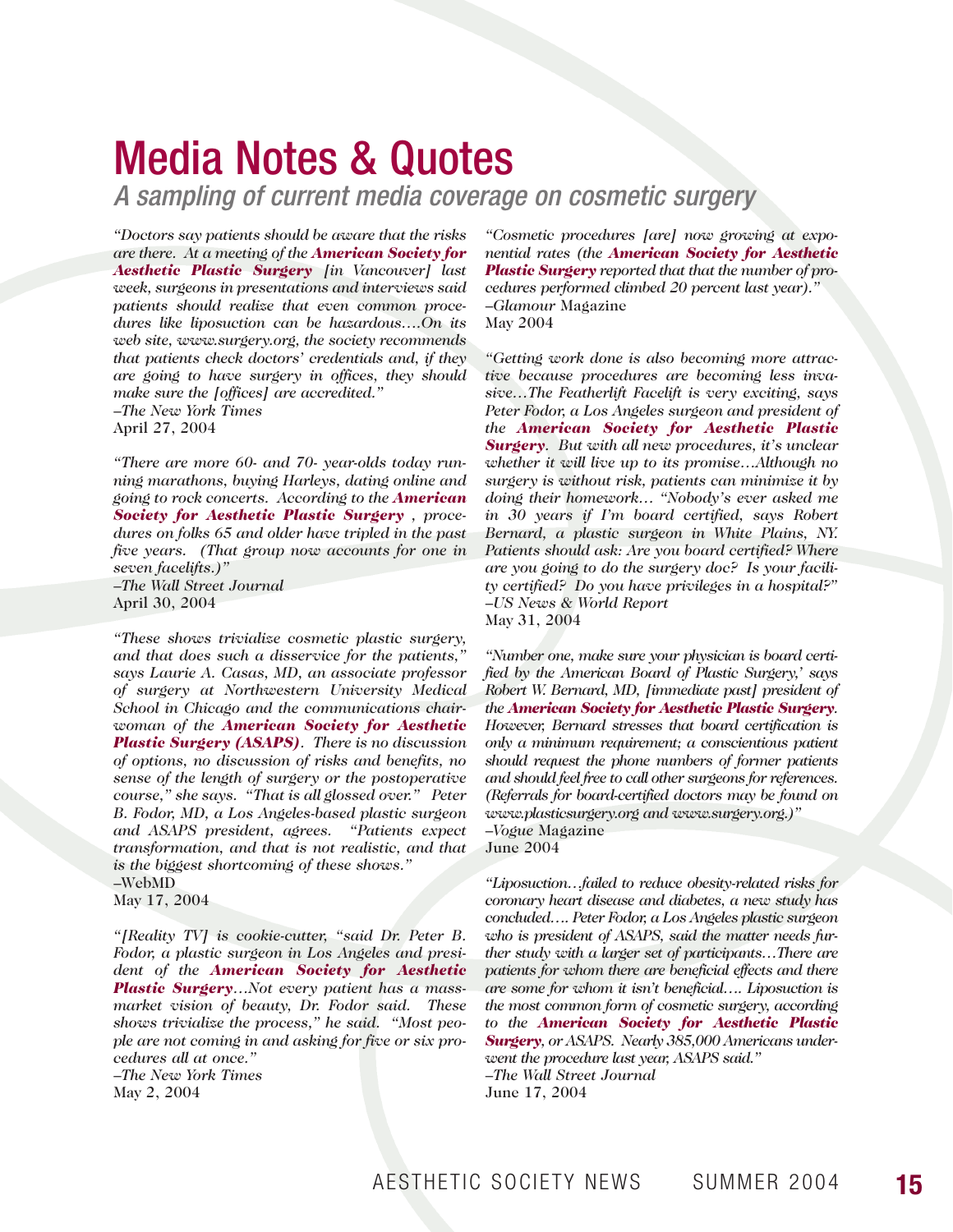# Traveling Professors

To view topics for each Traveling Professor, visit the Medical Professionals area of the ASAPS web site at www.surgery.org. To arrange a Traveling Professor visit, please contact Geri-Lynn Smith in the ASAPS Central Office, 800-364-2147.









**C. Lin Puckett, MD**



**James L. Baker, Jr., MD Mark B. Constantian, MD Felmont F. Eaves III, MD Peter B. Fodor, MD**



**Ronald P. Gruber, MD Dennis C. Hammond, MD Nicanor Isse, MD Ronald E. Iverson, MD**



**Jeffrey M. Kenkel, MD T. Gregory Kirianoff, MD Foad Nahai, MD Malcolm D. Paul, MD**



**Robert L. Ruberg, MD Services Coordinator**











**John B. Tebbetts, MD**













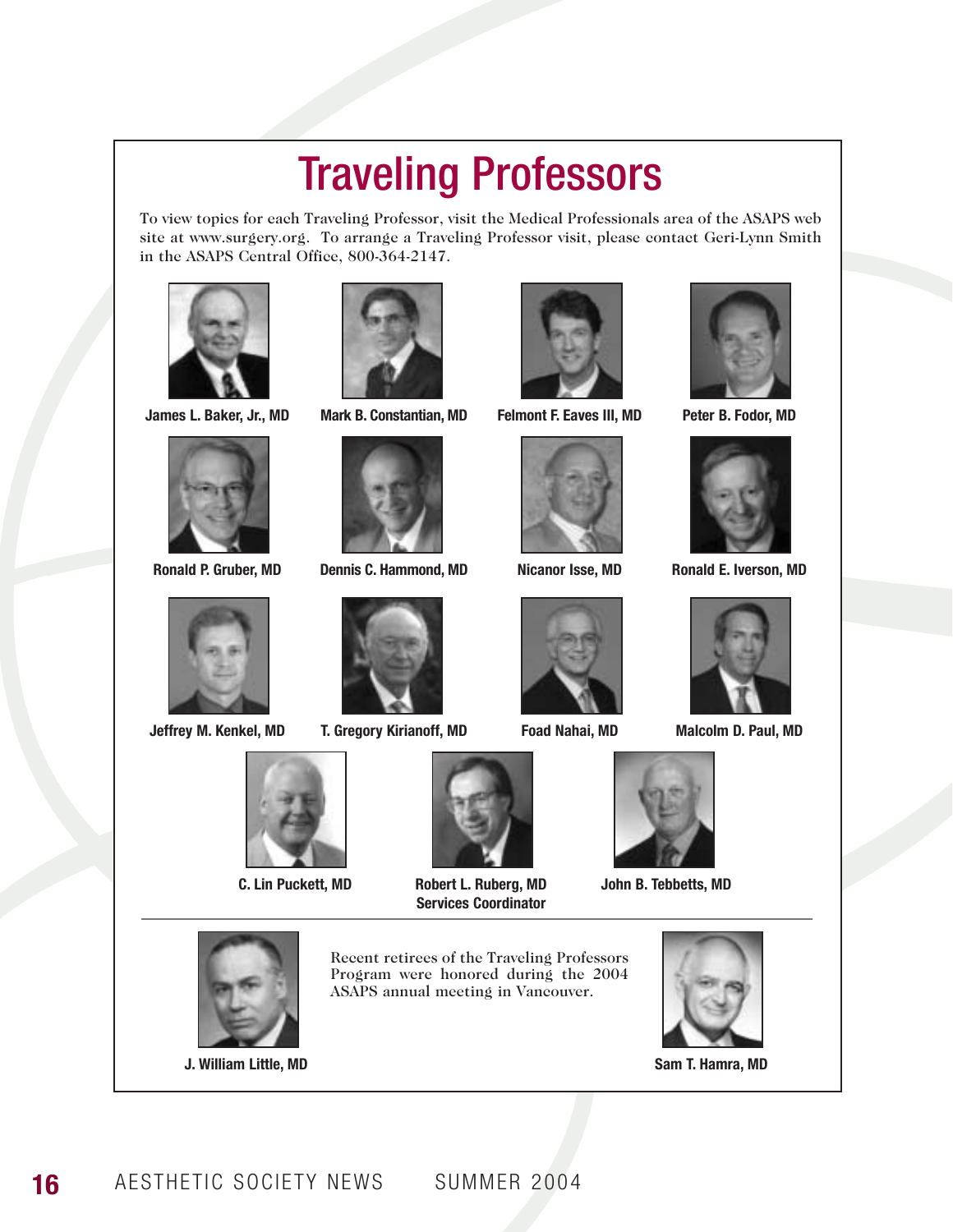### Best Marketing Practices (Continued from page 11)

Dr. Mark L. Jewell's best recent marketing idea has been to add nonsurgical modalities to his practice. "Offering Botox and Restylane is a good way to introduce patients to my practice. Patients seeking nonsurgical treatments will ultimately undergo surgical procedures such as blepharoplasty, rhytidectomy, and endoscopic brow lifts. I usually allocate different time blocks during the week for these treatments so that there is efficient delivery of care. Additionally, these services fill in gaps in the schedule due to my need for travel as an ASAPS officer."

Dr. Leo R. McCafferty has developed a practice that is 90% word of mouth referrals. He attributes this to making sure his patients receive impeccable treatment. "For the first visit, patients never wait more than 10 or 15 minutes. If by some chance the wait is longer, they are not charged. People are nervous about seeing a plastic surgeon; it takes courage for them to come to your office. It is not like visiting a beauty salon. He advises, "Do unto others…." and to place people at ease. His early community involvement also generated referrals. "I coached sports, got involved with a church, and got involved in a community medical society." Informational seminars for a handpicked audience in a private club have also bolstered his practice. "We do not advertise these but issue invitations to people we know to introduce them to our specialty. We have a cocktail hour before the presentation during which my staff nurses mingle with patients and speak with them informally. My nurse aesthetician gives a presentation and then I introduce some aesthetic procedures, frequently using ASAPS slides."

Dr. Barry E. DiBernardo has also found that small patient seminars work well. "It gives reluctant people a glimpse at what can be done and an opportunity to meet the doctor and staff without the anxiety of a one-on-one consultation. However, this does require a significant expense to promote the event and many good before and after patient photos." ■ ■ ■

### *Round* **out your education**

# Breast Surgery and Body Contouring Symposium

**October 9, 2004 • 6:30 am – 4:00 pm Philadelphia Marriott Hotel Immediately preceding**



Chairs: Franklin L. DiSpaltro, MD and James C. Grotting, MD

7.5 CME Hours – subject to final program development

Review the vast spectrum of aesthetic and reconstructive surgery including short scar breast surgery and implant options for breast augmentation.

Assess available options in primary and secondary body sculpturing. Emphasis will be placed on evolving procedures in post-bariatric body contouring surgery in the massive weight loss patient.

### *Register by July 30, 2004 and save.*



**For more information, review the complete brochure: www.plasticsurgery.org (Meetings & Education) registration@plasticsurgery.org 1-800-766-4955 847-228-9900, ext. 471 (outside U.S.)**



AESTHETIC SOCIETY NEWS SUMMER 2004 **17**

\*AS00\*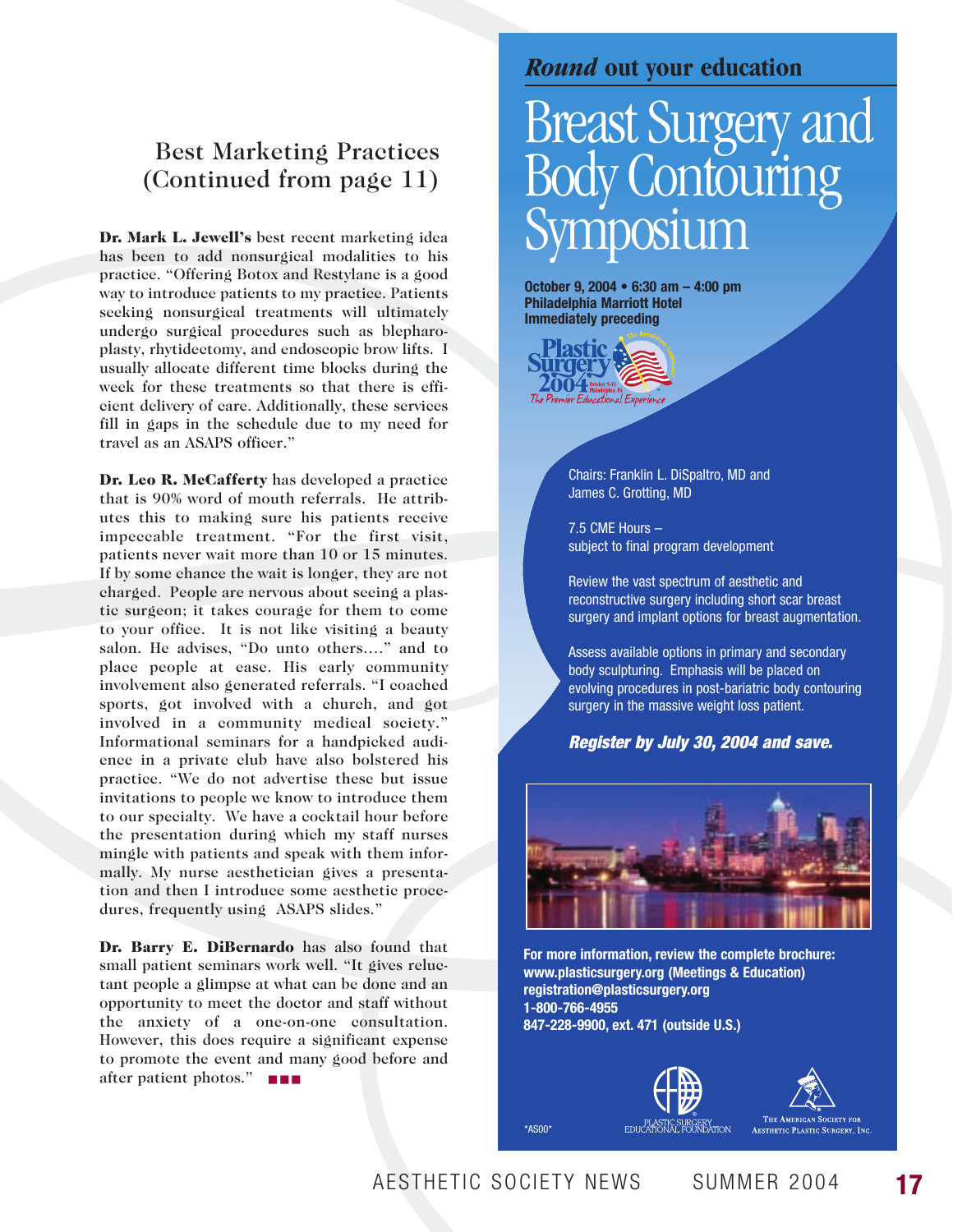### *ASJ* Focuses on International Expansion



During The Aesthetic Meeting 2004 in Vancouver, members of the *Aesthetic Surgery Journal* Editorial Board met with official liaisons from three *ASJ* International Affiliate Societies to discuss enhanced global marketing and distribution of the Journal in 2004. Pictured (left to right) are Claudio C. de Castro, MD, liaison to the Brazilian Society of Plastic Surgeons; Stanley A. Klatsky, MD, Editor-in-Chief; Elizabeth Sadati, Executive Editor; Antonio Fuente del Campo, MD, International Editor; and Kitaro Ohmori, MD, liaison to the Japan Society of Aesthetic Plastic Surgery. Not pictured: Jose Guerrerosantos, MD, liaison to the Mexican Association of Plastic, Aesthetic and Reconstructive Surgery.

### Aesthetic Surgeons Rate *ASJ* Best of Plastic Surgery Journals

A May 2004 survey of U.S. and international plastic surgeons, including members of ASAPS and nonmember surgeons, found that *Aesthetic Surgery Journal (ASJ)* is overwhelmingly preferred over other journals for its clinical importance and contributions to the field of aesthetic surgery. Survey respondents evaluated *ASJ* relative to *Plastic and Reconstructive Surgery* (*PRS*, the "white journal"), *Aesthetic Plastic Surgery* (*APS*, journal of the International Society of Aesthetic Plastic Surgery) and other journals.

"The results of this survey confirm what I hear all the time from ASAPS members and others who read our journal," says Stanley A. Klatsky, MD, *ASJ* Editor in Chief. "*ASJ* is the journal that people look to for important clinical science and techniques they can apply to their everyday practice of aesthetic surgery."

- *ASJ* received the highest rating by a significant margin in 9 out of 11 questions dealing with quality and importance.
- When asked to name the one journal most clinically relevant to their aesthetic surgery practice, 74% of respondents selected *ASJ*.
- *ASJ* was considered VERY IMPORTANT (highest rating) to the field of aesthetic surgery by 77% of respondents (*PRS* 52%, *APS* 22%).
- Among international respondents, *ASJ* received

a mean score of 4.68 (out of 5) for overall importance, while *APS* (the *ISAPS* journal) received a mean score of 3.98.

• When surgeons were asked about the importance to them of the information contained in the two sections of *ASJ* -- the Practice Forum (invited articles) and the Scientific Forum (peer-reviewed original manuscripts) -- both sections received favorable ratings of 88% or higher.

• Regarding the cover format of *ASJ* (original artwork by plastic surgeons), 58% of respondents agreed that the current format for covers "adds to the aesthetic quality of the journal," while only 9% disagreed (other responses were neutral). When asked if they would prefer a more standardized journal cover, only 16% felt a cover that was "always the same" would be preferable.

• With regard to *ASJ*'s effectiveness in presenting an international perspective on the field of aesthetic surgery, 64% rated it "Excellent" or "Good." Among international surgeons, only 56% rated it "Excellent" or "Good." International representation is an area in which *ASJ* continues to make notable progress, with the number of submitted manuscripts from international authors up 300% since 2000.

The survey was conducted by Industry Insights, an independent research firm, and results included responses from 363 plastic surgeons.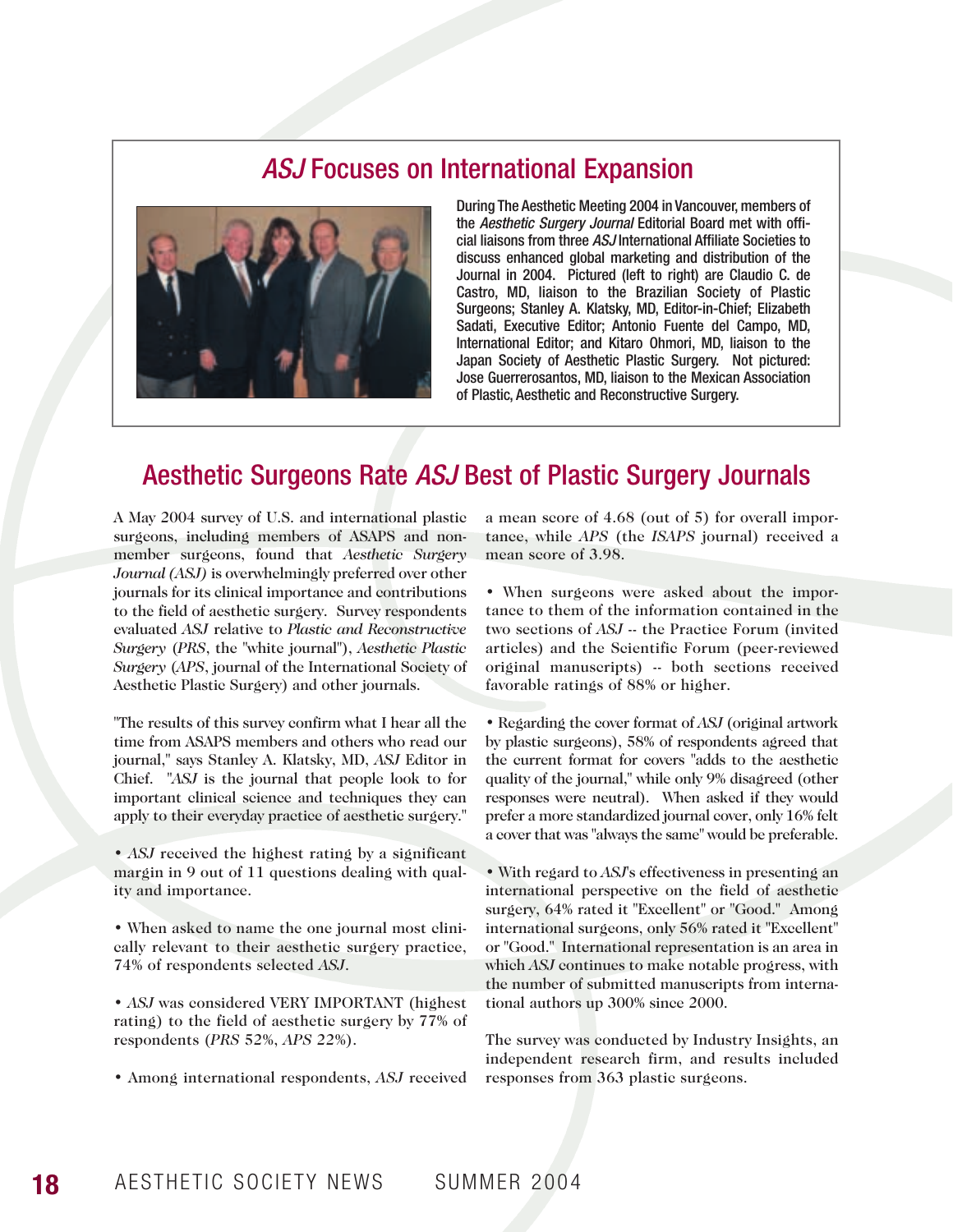# ABPS Announces New Requirement for Maintenance of Certification

The American Board of Plastic Surgery (ABPS) recently announced an important requirement for its new program for Maintenance of Certification. ABPS diplomates must now have hospital admitting privileges to maintain certification by the Board.

The first component of the Maintenance of Certification (MOC) program\* is Professionalism, which will be reviewed by the Board every two years. Professionalism, as defined by ABPS, includes the following:

1. A full, unrestricted state medical license

**CLINICAL** 

**EDUCATION EATALOG** 

2. Hospital admitting privileges in plastic surgery in a JCAHO-approved hospital

3. Completion of a peer review evaluation form by

three individuals: The chief of surgery or chief of staff of the hospital and two other colleagues chosen by the candidate from the four categories listed below:

- Chief of Plastic surgery
- Anesthesiologist
- Nursing Supervisor/Administrator
- Any ABPS Board-certified colleague

The approval process of the Board's MOC program is likely to be completed by the American Board of Medical Specialties (ABMS) during the 2005 calendar year. ABPS expects the new certification program to be phased in by 2006, replacing the current recertification program.

*\*The MOC does not replace the existing exam to recertify.* 

## Here's the perfect opportunity to view what you've missed and review what you liked best from the ASAPS Annual Meetings: *Live from Vancouver/Live from Boston* Introducing the latest edition of the ASAPS Clinical Education Catalog: Your one-stop educational resource for all your aesthetic surgery education requirements

Includes all aspects of the scientific programs from both meetings: paper presentations, panel discussions,

operative video segments, and all discussions.

**For more information, call ASAPS at 800.364.2147 (562.799.2356)**

**For instant access to the catalog, go online: www.surgery.org**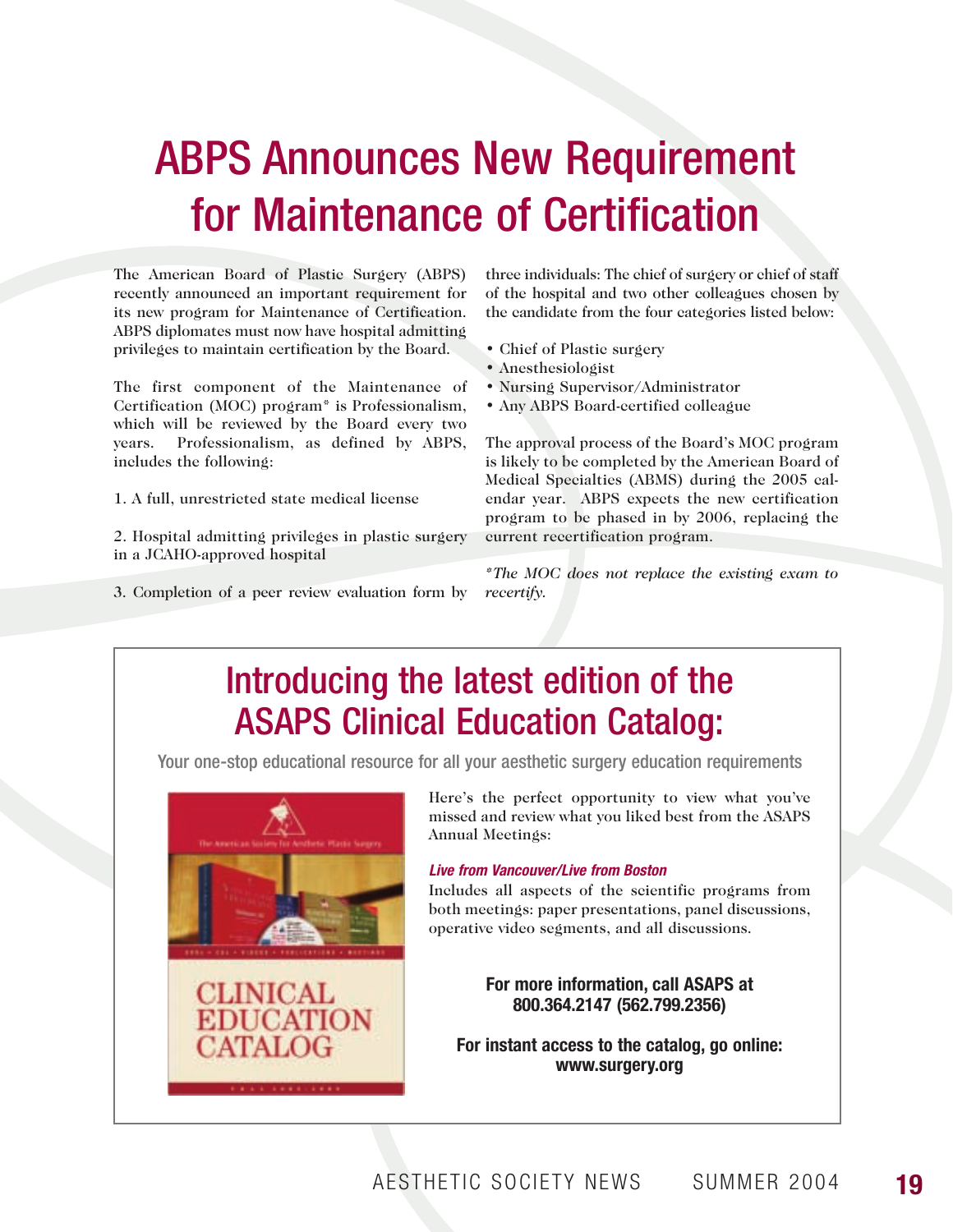

## *ASAPS recognizes*  Allergan, Inc.

### as an ASAPS Platinum Triangle Sponsor 2004 for contributing over \$100,000 from May 2003-April 2004



Allergan, Inc. Senior Product Manager, Botox Cosmetic, Rick Kozloski receives the ASAPS Platinum Triangle Award from ASAPS Immediate Past President Robert W. Bernard, MD.

*ASAPS thanks Allergan, Inc. for its continued support and provision of resources to fulfill the Society's important educational and research mission.*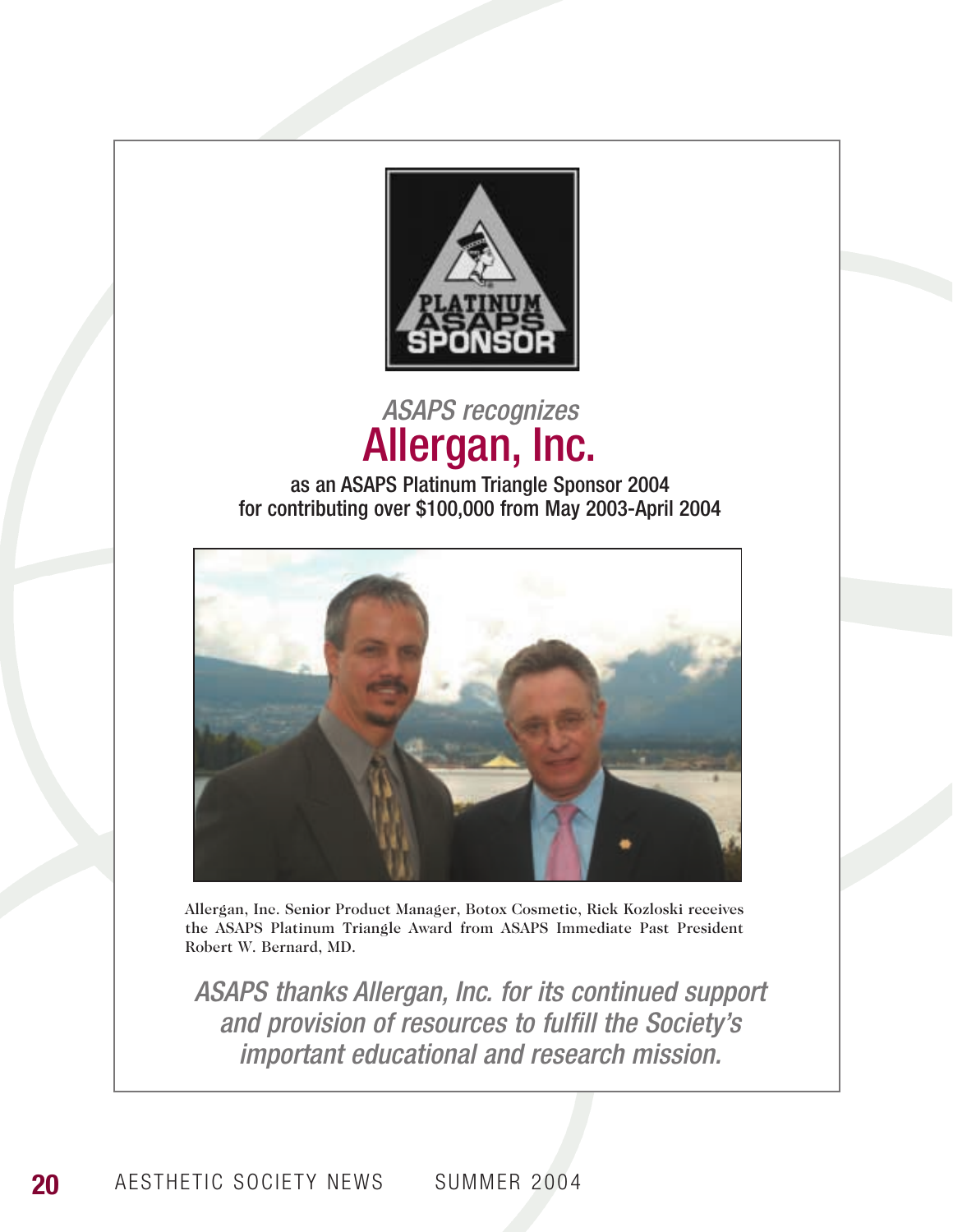

## *ASAPS recognizes*  Inamed Aesthetics

as an ASAPS Platinum Triangle Sponsor 2004 for contributing over \$100,000 from May 2003-April 2004



Inamed Aesthetics Executive Vice President, The Americas and Asia, Hani Zeini receives the ASAPS Platinum Triangle Award from ASAPS Immediate Past President Robert W. Bernard, MD.

*ASAPS thanks Inamed Aesthetics for its continued support and provision of resources to fulfill the Society's important educational and research mission.*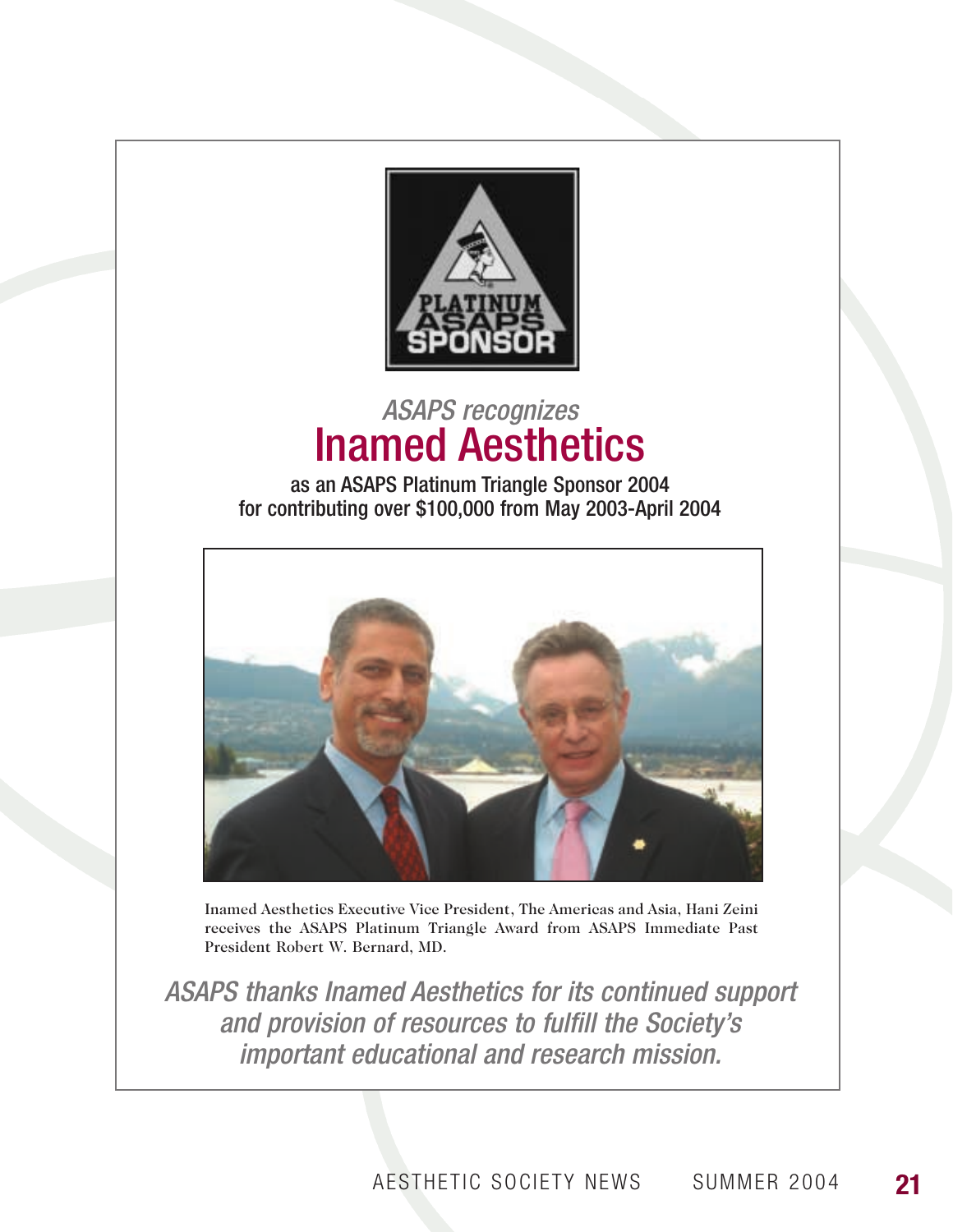# *ASAPS recognizes*  2004 Corporate Sponsors

*Presented by ASAPS Immediate Past President Robert W. Bernard, MD*



*Einstein Medical* Robert Silkey CEO



*Medicis Aesthetics* Jonah Shacknai Chairman and CEO



*NexTech, Inc.* Kamal Majeed, PhD, PE President



*Mentor Corporation* Jason O'Hearn Director of Sales



*MicroAire Surgical Instruments* Ann Cooper Director of Marketing

ASAPS Underwriting Sponsors *(\$20,000-\$29,999)* Coapt Systems La Roche Posay

ASAPS Supporting Sponsors *(\$10,000-\$19,999)* ASSI - Accurate Surgical Canfield Imaging Systems

Dermik Integra Padgett Jan Marini Skin Research Obagi Thermage

ASAPS Contributing Sponsors *(\$2,500-\$9,999)* Baxter BioScience

Biersdorf CareCredit CosMedical eMed, Inc. MJD Patient Communications Pappas Surgical ProCyte Corporation Snowden Pencer United States Surgical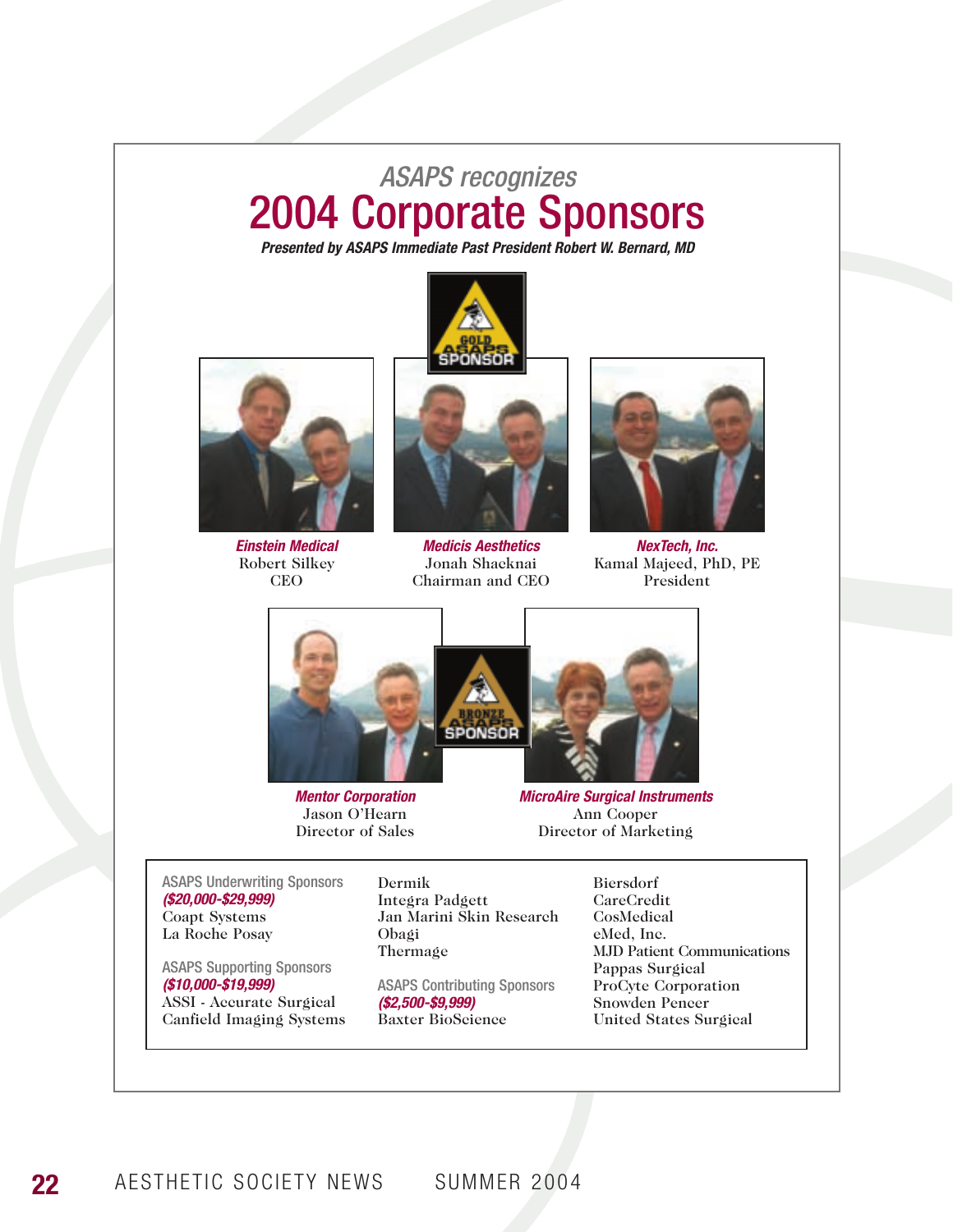# ASAPS Members Elect New Officers

Active Members elected new officers for 2004-2005 during the ASAPS Annual Business Meeting in Vancouver. Peter B. Fodor, MD, assumed the office of President. Others elected to the Executive Committee are: Mark L. Jewell, MD, President-Elect; James M. Stuzin, MD, Vice President; Foad Nahai, MD, Secretary (serving second year of a two-year term); and Alan H. Gold, MD, Treasurer.

Also elected as Members-at-Large were Michael F. McGuire, MD, Renalto Saltz, MD, and V. Leroy Young, MD. Felmont F. Eaves, III, MD is completing the second year of the position vacated by Rod J. Rohrich, MD. Fritz E. Barton, Jr., MD, was elected Trustee.

New Members were elected to the Ethics Committee, Judicial Council and Membership Committee. For a complete list of Officers and Committees for 2004-2005, visit the ASAPS web site, Medical Professional Section, About ASAPS at www.surgery.org.

# ASAPS Welcomes New Members

#### *Active Membership*

Mirza N. Ahmad, MD Kaveh Alizadeh, MD Scott K. M. Barr, MD Scott Bartlebort, MD Stephen Beals, MD Richard Bene, MD Gary Berger, MD Michael Bermant, MD David Bottger, MD Pierre Brassard, MD Rafael Cabrera, MD Antonio M. Carbonell, MD Kirk Churukian, MD Robert C. Ciardullo, MD Stephen F. Coccaro, MD Carlos Cordoba, MD Christopher Demas, MD Joseph DiBello, Jr., MD Alexander G. Digenis, MD Jeffrey Dillow, MD Frederick J. Duffy, Jr., MD Charles D. Ettelson, MD John Fattore, MD Robert Feins, MD Julius Few, MD Richard Jobe Fix, MD Paul F. Fortes, MD Martin Fox, MD Robert Frank, MD Jeffrey D. Friedman, MD Ralph R. Garramone, MD William Georgis, MD

David Genecov, MD Sharon Giese, MD Michael A. Giuffrida, MD Paul M. Glat, MD Robert Graper, MD Gary Hall, MD Douglas Hendricks, MD Ruth Hillelson, MD James Alan Hoffman, MD Michael Horn, MD David Horvath, MD Brian Howard, MD Vincent Hung, MD Armen K. Kasabian, MD Julie J. Khanna, MD David Kirn, MD Michael Kreidstein, MD Brian Lee, MD Sheilah Lynch, MD Alexander A. Majidian, MD John McAvoy, MD Timothy M. McGee, MD Roberto J. Mendez, MD Rosellen S. Meyerstrik, MD John Minoli, MD Sean Moloney, MD Dennis Montiero, MD Hossein A. Najafi, MD Nicholas Nikolov, MD Martin O'Toole, MD Mark Peters, MD Tracy M. Pfeifer, MD John Pierce, MD

James C. Pietraszek, MD Tom J. Pousti, MD Lee Li-Qun Pu, MD Don Revis, Jr., MD Rick Rosen, MD Douglas M. Rothkopf, MD Stefan Schlagintweit, MD Benjamin Schlechter, MD Joseph Serletti, MD Daniel G. Sherick, MD Robert Silich, MD Navin K. Singh, MD C. Lawrence Slade, MD Hong Shick Song, MD Anne Taylor, MD Lisa D. Taylor, MD Jorge I. de la Torre, MD Sarah C. Troxel, MD Nguyen B. Trung, MD Craig A. Vander Kolk, MD Todd M. Van Ye, MD Charles Virden, MD Kenneth Glen Walton, MD Steven J. White, MD Sergio M. Zamora, MD George P. Zavitsanos, MD

### *International Active Membership*

Abel Chajchir, MD Janis Gilis, MD Joaquim Sunol, MD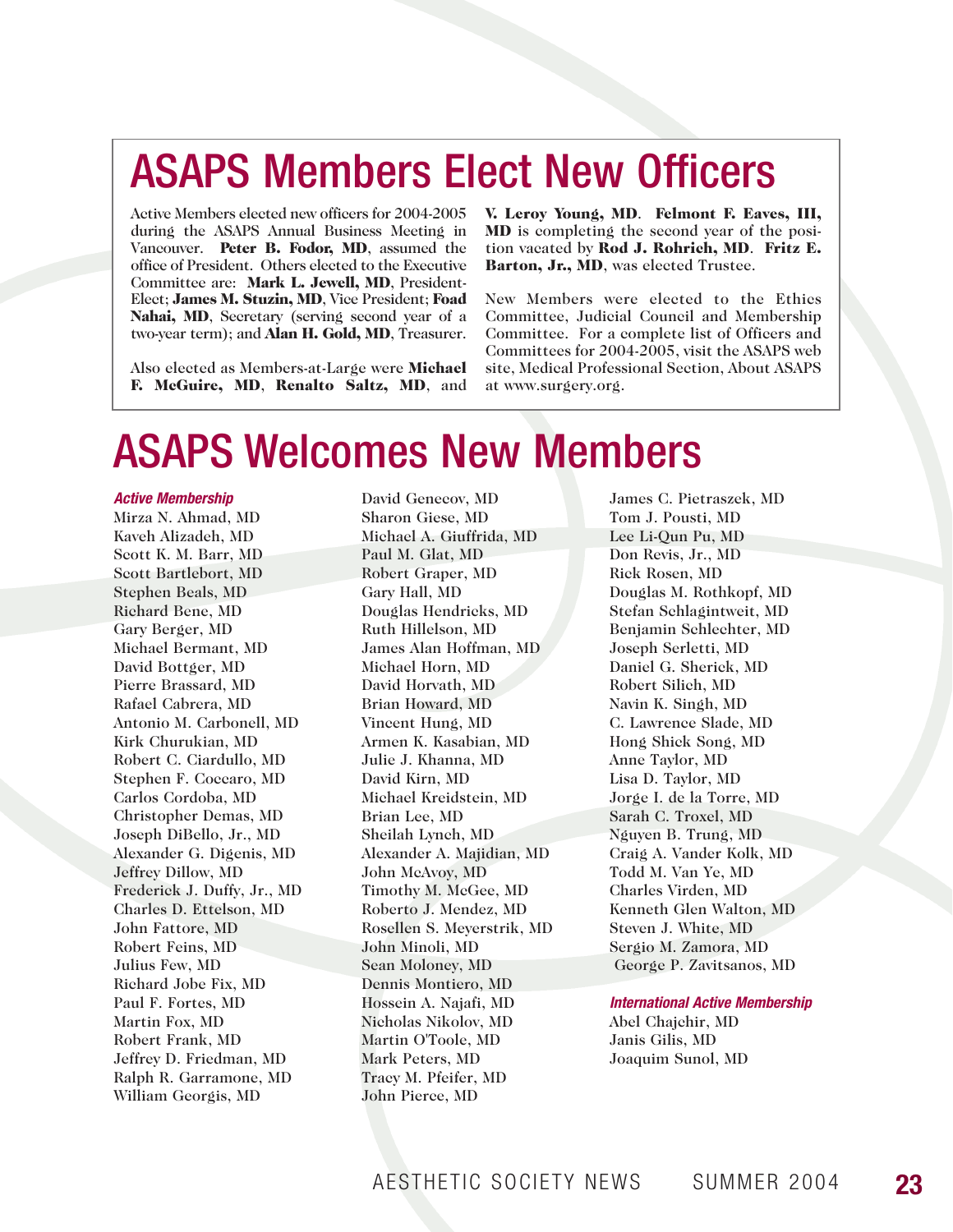## ASERF Awards **®**

The Aesthetic Surgery Education and Research Foundation (ASERF) presented its annual awards for exceptional contributions to education and research in aesthetic surgery during The Aesthetic Meeting 2004 in Vancouver. Congratulations to the following award recipients for 2004:



IN CHUL SONG AWARD FOR PHILANTHROPIC SERVICE Bernard Alpert, MD Iraqi Humanitarian Mission



BEST SCIENTIFIC EXHIBIT BY A RESIDENT Chad D. Tattini, MD "Autologous Buttock Augmentation by Posterior Truncal Lift Approach"



SHERRELL J. ASTON AWARD Georgeanna Huang, MD "Sentinel Lymph Node Biopsy in the Augmented Breast: The Role of the Transaxillary Subpectoral Approach"



TIFFANY AWARD Mark B. Constantian, MD "Common Mistakes in Rhinoplasty: My Personal Experience"



BEST JOURNAL ARTICLE Constantino Mendieta, MD "Gluteoplasty" (*Aesthetic Surgery Journal*)



SCIENTIFIC EXHIBIT AWARD Robert M. Freund, MD "Lateral Endoscopic-assisted Brow Lift Revisited"



RAYMOND VILAIN AWARD Patrick Tonnard, MD Panelist, "Facelifting: The Global Perspective"



AWARD Jack P. Gunter, MD "Tip Refinements: Are Grafts Obsolete In Rhinoplasty?"





AESTHETIC SURGERY RESEARCH AWARD V. Leroy Young, MD "Breast Augmentation: An Online Survey"





BEST PANEL MODERATOR Robert Singer, MD "Role of Volumetric Augmentation in the Modern Facelift"

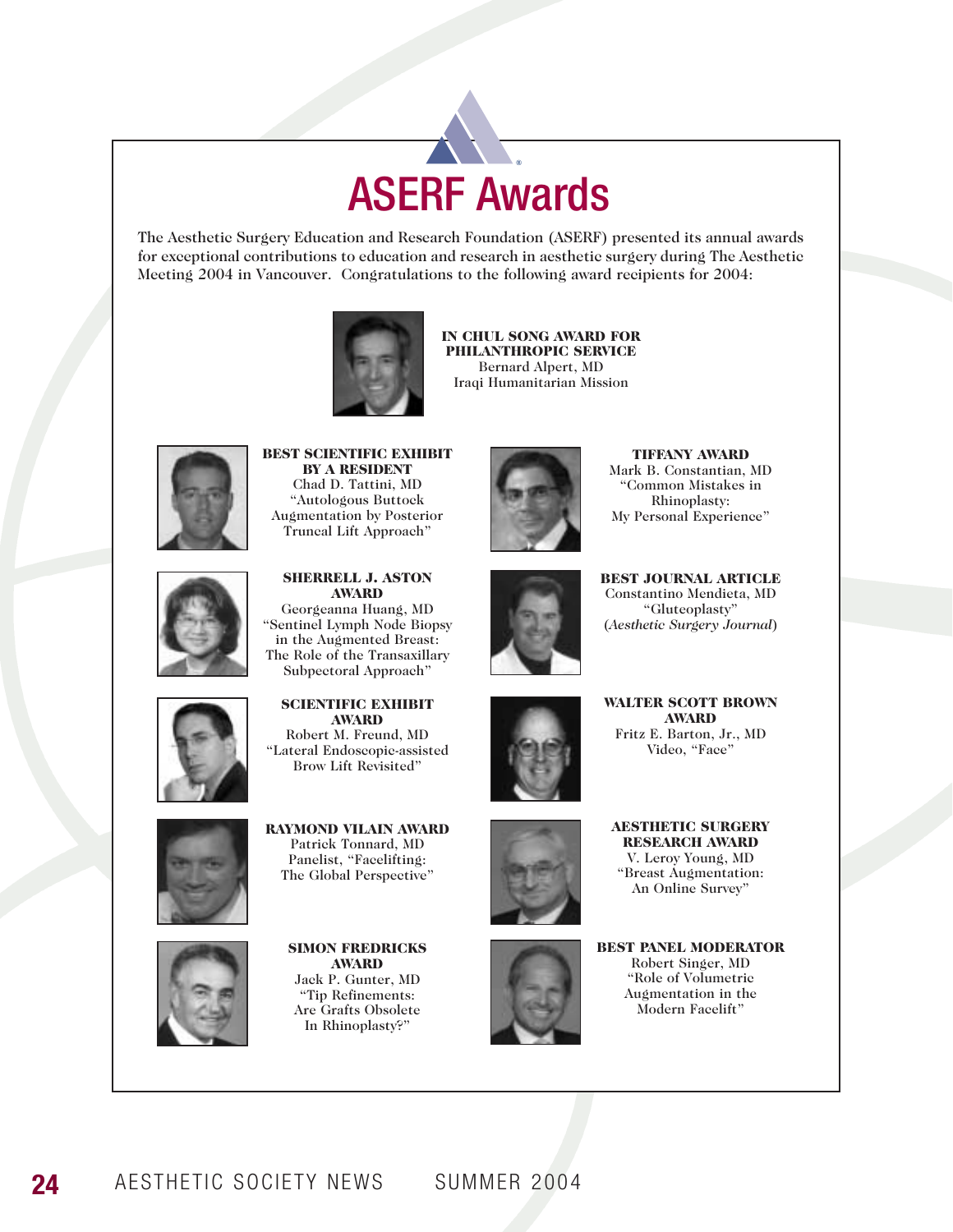# 2004/2005 ASERF Officers **®**

The purpose of the Aesthetic Surgery Education and Research Foundation (ASERF) is to identify and pursue issues relevant to the effectiveness and safety of aesthetic surgery techniques and technology through directed research and education.

Through the funding of research and development of educational programs for plastic surgeons, ASERF helps to ensure the safety and effectiveness of new aesthetic surgical techniques. 100% of member donation goes to aesthetic surgery clinical research.



Jeffrey Lang, MD President



Alan H. Gold, MD President-Elect



Franklin L. DiSpaltro, MD Vice President



Peter B. Fodor, MD ASAPS President



V. Leroy Young, MD Treasurer



Mark L. Jewell, MD ASAPS President-Elect



Rod J. Rohrich, MD Secretary



James M. Stuzin, MD ASAPS Vice President

AESTHETIC SOCIETY NEWS SUMMER 2004 **25**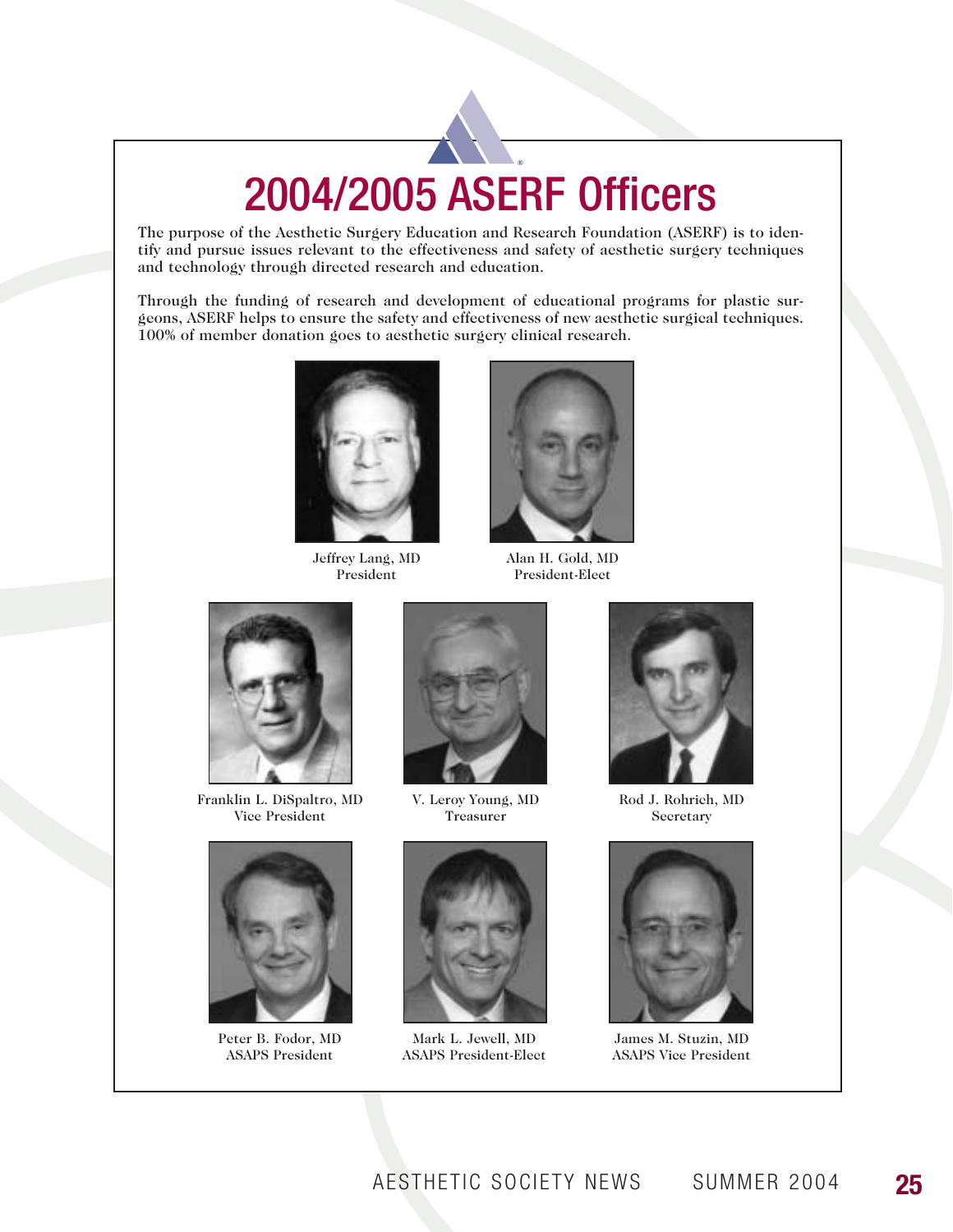# **Customized Slide Presentations** on CD-ROM



- Before-and-after images with brief text
- Facial, body and breast, procedures
- Personalized opening with your practice info
- For seminars and in-office patient education



Introducing the latest addition to the series... **After Massive Weight Loss: Restoring Aesthetic Contours** 



The American Society for Aesthetic Plastic Surgery, Inc.

To place your order, call ASAPS 800.364.2147 or 562.799.2356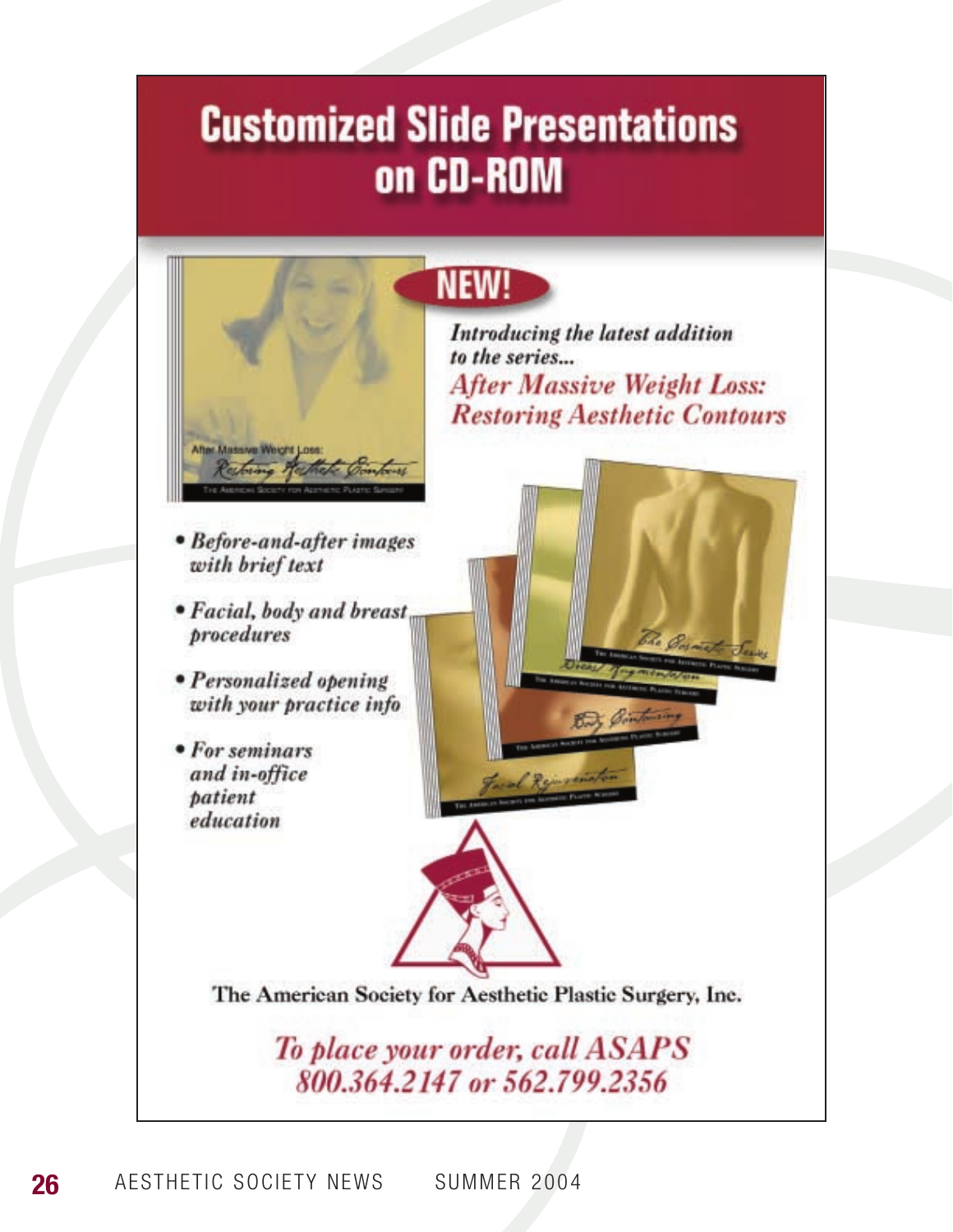# **THE BEST WEBSITES ARE EINSTEIN WEBSITES**



**NioUL America MD** 

Arthurs.

& Esprience

indiami.com





richardtoncond.com

usafacelift.com







cosmeticsurgerycentre.com





slesticsurgeryanine.com

However, developing a great internet strategy takes more than a successful website. Even websites that are attractive and functional still need to be positioned for visibility on the Internet. Einstein Medical offers two great services to ensure that your website gets maximum exposure: DocShop and Search Engine Optimization (SEO).

Great websites that get found on the web are the Einstein Medical difference. Call us today to learn more. 800.600.0030



www.aimbenmedical.com | info@enisteinedical.com | B00.600.0030 All Electron writtels modes Free Search Engine Submission (SES). Einstein Medidal la a chilaion of Einstein Industries, Inc., a California corporation.